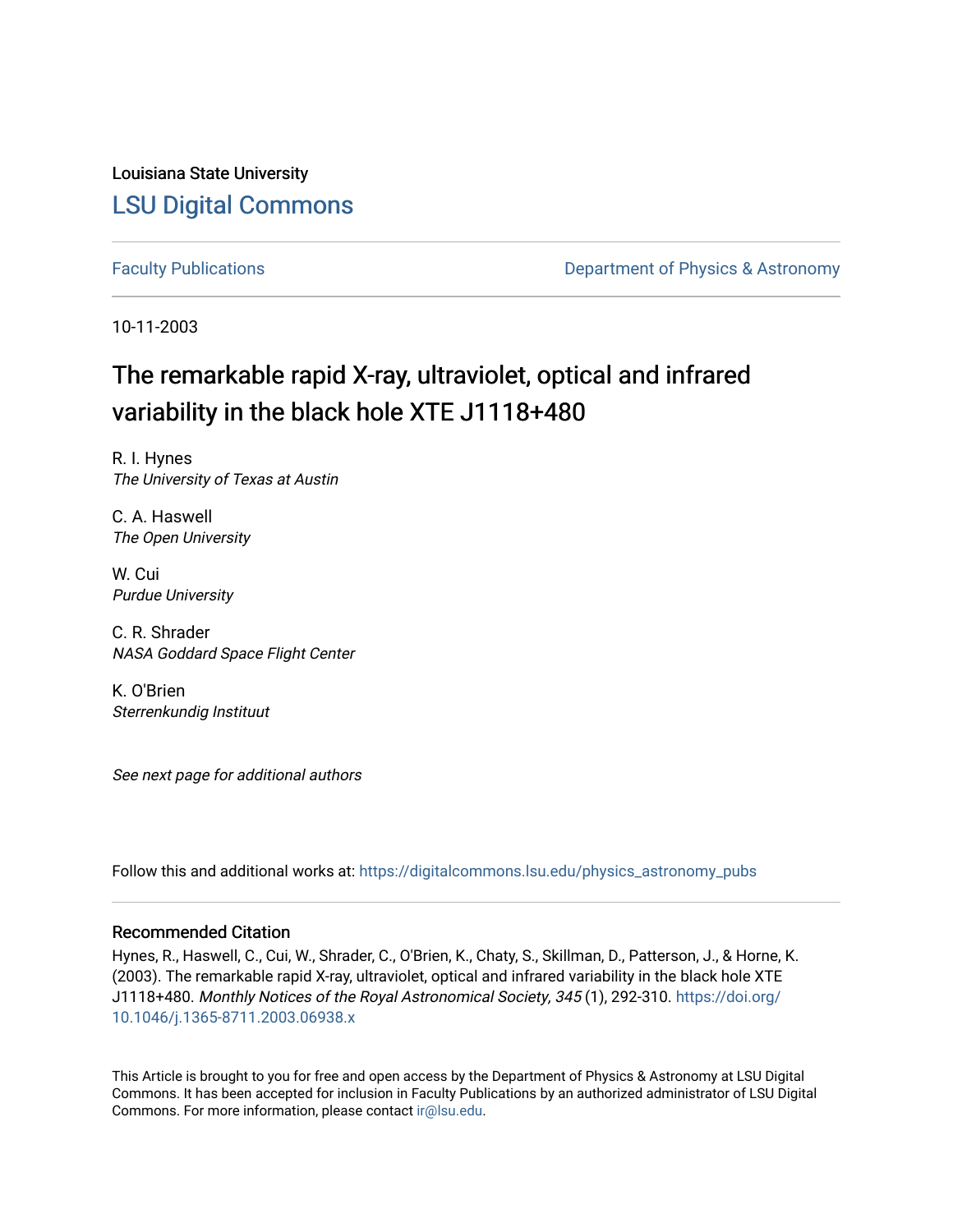# Authors

R. I. Hynes, C. A. Haswell, W. Cui, C. R. Shrader, K. O'Brien, S. Chaty, D. R. Skillman, J. Patterson, and Keith Horne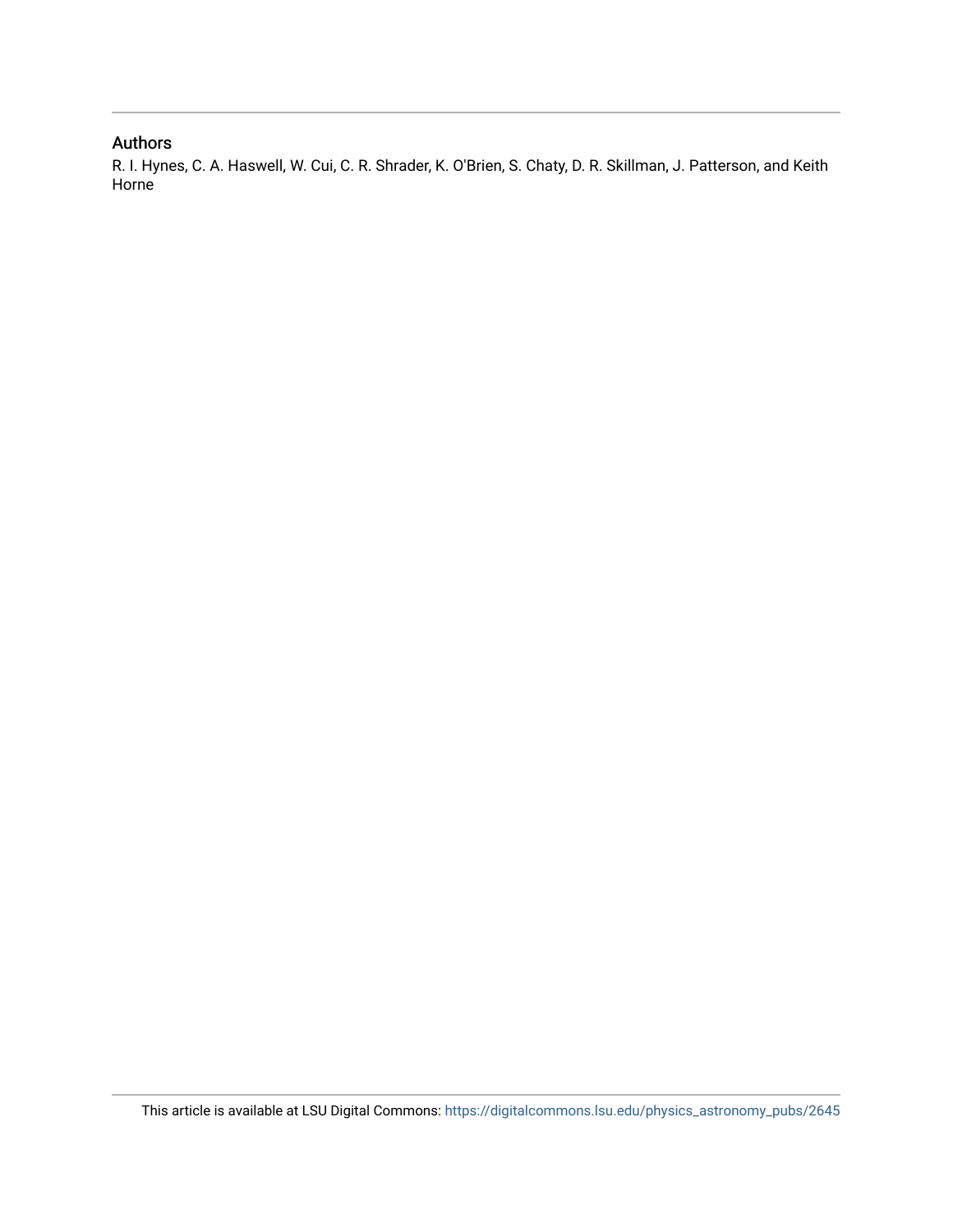# **The remarkable rapid X-ray, ultraviolet, optical and infrared variability in the black hole XTE J1118+480**

R. I. Hynes,  $1.2*$  C. A. Haswell, <sup>3</sup> W. Cui, <sup>4</sup> C. R. Shrader, <sup>5</sup> K. O'Brien, <sup>6,7,8</sup> S. Chaty,  $3,9,10$  D. R. Skillman, <sup>11</sup> J. Patterson<sup>12</sup> and Keith Horne<sup>7</sup>

<sup>1</sup>*Astronomy Department, The University of Texas at Austin, 1 University Station C1400, Austin, Texas 78712-0259, USA*

<sup>3</sup>*Department of Physics and Astronomy, The Open University, Walton Hall, Milton Keynes, MK7 6AA*

<sup>4</sup>*Department of Physics, Purdue University, 1396 Physics Building, West Lafayette, IN 47907-1396, USA*

<sup>11</sup>*Centre for Backyard Astrophysics (East), 9517 Washington Avenue, Laurel, MD 20723, USA*

<sup>12</sup>*Department of Astronomy, Columbia University, 550 West 120th Street, New York, NY 10027, USA*

Accepted 2003 June 23. Received 2003 June 20; in original form 2002 December 2

## **ABSTRACT**

The transient black-hole binary XTE J1118+480 exhibited dramatic rapid variability at all wavelengths which were suitably observed during its 2000 April–July outburst. We examine time-resolved X-ray, ultraviolet, optical and infrared data spanning the plateau phase of the outburst. We find that both X-ray and infrared bands show large amplitude variability. The ultraviolet and optical variability is more subdued, but clearly correlated with that seen in the X-rays. The ultraviolet, at least, appears to be dominated by the continuum, although the lines are also variable. Using the X-ray variations as a reference point, we find that the ultraviolet (UV) variability at long wavelengths occurs later than that at short wavelengths. Uncertainty in the *Hubble Space Telescope* timing prohibits a determination of the absolute lag with respect to the X-rays, however. The transfer function is clearly not a delta-function, exhibiting significant repeatable structure. For the main signal we can rule out an origin in reprocessing on the companion star – the lack of variation in the lags is not consistent with this, given a relatively high orbital inclination. Weak reprocessing from the disc and/or companion star may be present, but is not required, and another component must dominate the variability. This could be variable synchrotron emission correlated with X-ray variability, consistent with our earlier interpretation of the infrared (IR) flux as due to synchrotron emission rather than thermal disc emission. In fact, the broad-band energy distribution of the variability from IR to X-rays is consistent with expectations of optically thin synchrotron emission. We also follow the evolution of the low-frequency quasi-periodic oscillation in X-rays, UV, and optical. Its properties at all wavelengths are similar, indicating a common origin.

**Key words:** accretion, accretion discs – binaries: close – stars: individual: XTE J1118+480 – ultraviolet: stars – X-rays: stars.

# **1 INTRODUCTION**

Black-hole X-ray transients (BHXRTs), also referred to as X-ray novae and soft X-ray transients (Tanaka & Shibazaki 1996;

E-mail: rih@astro.as.utexas.edu †Hubble Fellow.

Cherepashchuk 2000), are a class of low-mass X-ray binaries (LMXBs) in which long periods of quiescence, typically decades, are punctuated by very dramatic X-ray and optical outbursts, frequently accompanied by radio activity. Often the X-ray emission is dominated by thermal emission from the hot inner accretion disc, and ultraviolet (UV)/optical emission is thought to be produced by reprocessing of X-rays. This means that some or all of the UV/optical variability is actually reprocessed X-ray variability.

<sup>2</sup>*Department of Physics and Astronomy, University of Southampton, Southampton, SO17 1BJ*

<sup>5</sup>*Laboratory for High-Energy Astrophysics, NASA Goddard Space Flight Centre, Greenbelt, MD 20771, USA*

<sup>6</sup>*Sterrenkundig Instituut, Kruislaan 403, 1098 SJ Amsterdam, the Netherlands*

<sup>7</sup>*School of Physics and Astronomy, University of St. Andrews, North Haugh, St. Andrews, Fife KY16 9SS*

<sup>8</sup>*European Southern Observatory, Casilla 19001, Santiago 19, Chile*

<sup>9</sup>*Universite Paris 7, F ´ ed´ eration APC, 2 place Jussieu, 75005 Paris, France ´*

<sup>10</sup>*Service d'Astrophysique, DSM/DAPNIA/SAp, CEA-Saclay, Bat. 709, L'Orme des Merisiers F-91 191 Gif-sur-Yvette, Cedex, France*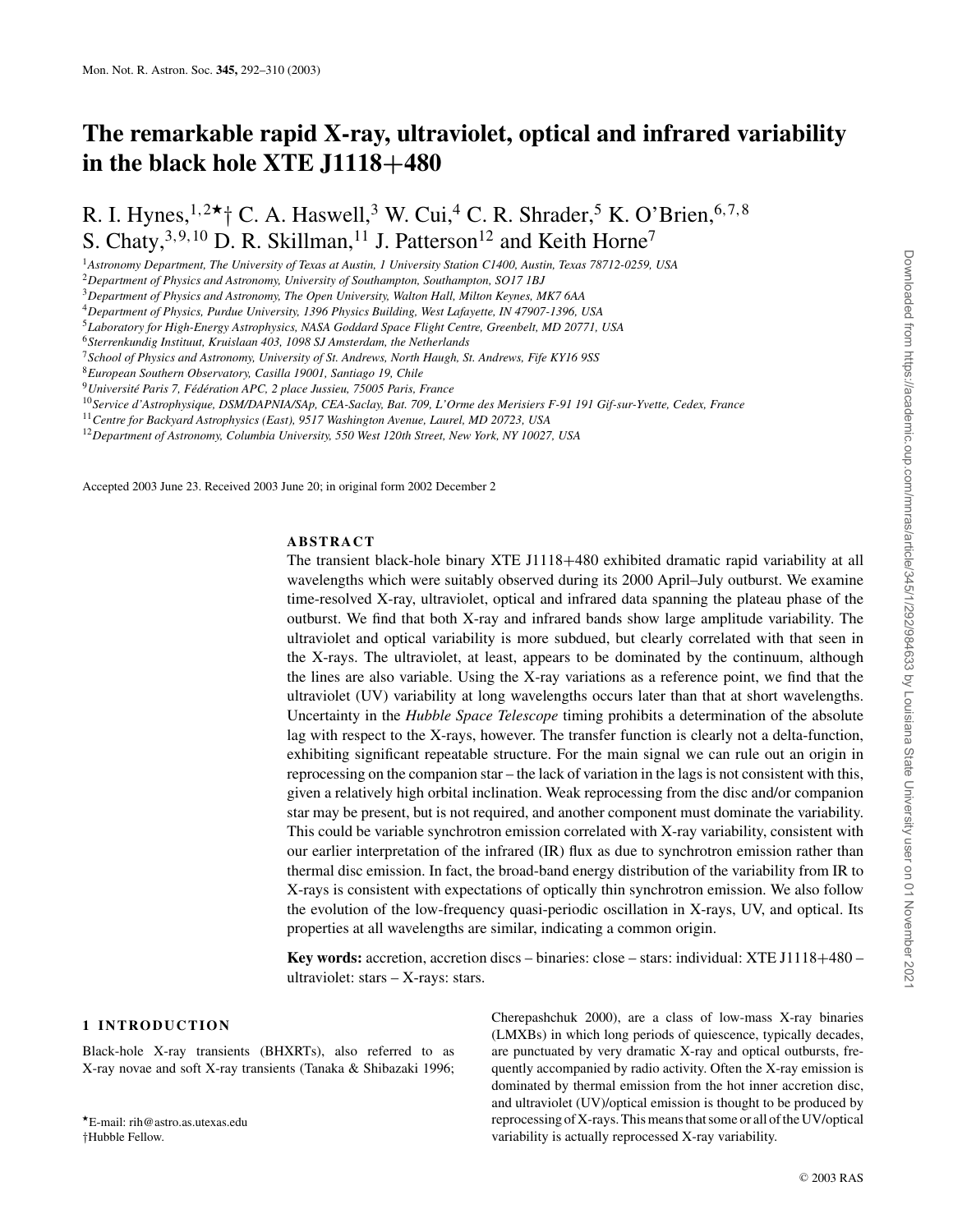Since there is a finite light travel time from the X-ray source to the reprocessing region, a finite lag is expected between X-rays and UV/optical emission. By measuring this lag we can hope to measure spatial scales within the binary. This is the essence of echo mapping in X-ray binaries (O'Brien & Horne 2001; O'Brien et al. 2002). The method has great promise; for example it could measure the binary separation if orbital phase-resolved echoes from the companion star are seen. It has so far had very little application to Galactic black holes. For the BHXRT GRO J1655–40 (Hynes et al. 1998; O'Brien et al. 2002), a smeared, lagged response (with a delay 10–20 s) was found, a delay too short for light travel times to the companion star. The correlated signal was attributed to reprocessing in the accretion disc, but the data quality prohibited a detailed reconstruction of the disc transfer function. A very short coordinated optical and X-ray observation of GX 339–4 was also made (Motch et al. 1983). There, however, reprocessing was ruled out as an origin for the optical variability.

Another benefit of obtaining high time-resolution multiwavelength data is to search for quasi-periodic oscillations (QPOs) in several wavebands. To date these have been studied most extensively at X-ray energies (van der Klis 2000) where enormous progress has been made recently thanks to copious high time-resolution data from the *Rossi X-ray Timing Explorer* (*RXTE*). Optical studies are rarer and confined to low-frequency QPOs in GX 339–4 (e.g. Motch, Ilovaisky & Chevalier 1982; Motch et al. 1983).

XTE J1118+480 was discovered by the *RXTE* All Sky Monitor (ASM) on 2000 March 29 (Remillard et al. 2000) as a weak, slowly rising X-ray source. Analysis of earlier data revealed a previous outburst in 2000 January reaching a similar brightness. A power-law spectrum was seen out to at least 120 keV (Wilson & McCollough 2000), with spectral index similar to Cyg X-1 in the low/hard state. XTE J1118+480 is also a significant radio source, first detected at 6.2 mJy (Pooley & Waldram 2000). A 13 mag optical counterpart was promptly identified, where the previously known brightest object was at 18.8 (Uemura, Kato & Yamaoka 2000; Uemura et al. 2000). The optical spectrum was typical of BHXRTs in outburst (Garcia et al. 2000). Continued observations revealed a weak photometric modulation on a 4.1 hr period (Cook et al. 2000), shorter than any known orbital period among black-hole candidates. This was likely due to superhumps. Subsequent quiescent observations have confirmed an orbital period shorter than the outburst period by <1 per cent (Zurita et al. 2002). The mass function has been measured to be  $6.1 \pm 0.3$  M<sub> $\odot$ </sub> (McClintock et al. 2001a; Wagner et al. 2001), making XTE J1118+480 a secure black-hole candidate.

The optical brightness in outburst was somewhat surprising, as the X-rays were so faint. It was initially suggested that the system might be at very high inclination, so that the X-ray source was obscured by the disc rim and only scattered X-rays were visible (Garcia et al. 2000). However no eclipses were seen, and the extreme ultraviolet (EUV) flux did not show significant orbital modulation (Hynes et al. 2000), so the inclination, although high (71–82◦, Zurita et al. 2002), is not high enough for the central source to be obscured by the disc rim. Consequently the low X-ray brightness must be because the source was intrinsically faint in X-rays; it was in a rather low 'low/hard' state (Hynes et al. 2000). This makes the outburst unusual for a BHXRT. The X-ray emission contains no detectable disc component (Hynes et al. 2000; McClintock et al. 2001b) and the UV, optical, and infrared (UVOIR) probably have significant contributions from synchrotron emission (e.g. Hynes et al. 2000; Merloni, Di Matteo & Fabian 2000; Fender et al. 2001; Chaty et al. 2003). It is therefore questionable whether echo mapping will be applicable to this source. Nonetheless, clear, lagged correlations are seen between rapid X-ray and UV/optical variations (Haswell et al. 2000; Kanbach et al. 2001). It is of considerable interest to explore whether these correlations do indeed arise from reprocessing in the disc and/or companion star or from some other mechanism, as suggested by Merloni et al. (2000) and Kanbach et al. (2001).

XTE J1118+480 lies at very high Galactic latitude  $(+62^{\circ})$  and is close to the Lockman hole (Lockman, Jahoda & McCammon 1986). This results in a very low interstellar absorption ( $N_H$  ~ (0.7 – 1.3) × 1020 cm−2, Hynes et al. 2000; McClintock et al. 2001b; Chaty et al. 2003). This, together with its brightness, made it an ideal target for multiwavelength studies of correlated variability. This work will focus only upon timing results from our multiwavelength campaign. Other results from the campaign are described by Hynes et al. (2000), Haswell et al. (2002) and Chaty et al. (2003); see also Esin et al. (2001) and McClintock et al. (2001b).

## **2 O B S E RVAT I O N S**

### **2.1 Context**

We reproduce the outburst light curve in Fig. 1. The times of our time-resolved observations (2000 April 8 to July 15) are marked here and summarized in Table 1. A further observation was carried out beyond the end of the range plotted when the source was in or near quiescence (see Chaty et al. 2003) and no useful timing information was obtained. These observations sample the plateau fairly well, with the first points catching the last stages of the rise and the last points at the very end of the plateau.

## **2.2** *Hubble Space Telescope* **ultraviolet data**

The *Hubble Space Telescope* (*HST*) observed XTE J1118+480 using the Space Telescope Imaging Spectrograph (STIS) on seven visits spanning 2000 April–September. All UV observations were



**Figure 1.** Outburst X-ray light curve based on quick-look results provided by the ASM/*RXTE* team (large circles) and the *ARGOS*/USA light curve (small circles), reproduced from Wood et al. (2001). ASM data shown are two-day averages; for clarity, two-day intervals containing less than five good dwells are omitted, and ASM points are only shown before MJD 51644.8 when there was no USA coverage. Times of our observations are marked with arrows, annotated H (*HST*), X (*RXTE*), U (UKIRT), or O (optical). The times of the optical observations of Kanbach et al. (2001) are also marked (K01). These are contemporaneous with our last *HST*/*RXTE* visit, but the latter did not include any *simultaneous HST*/*RXTE* observations.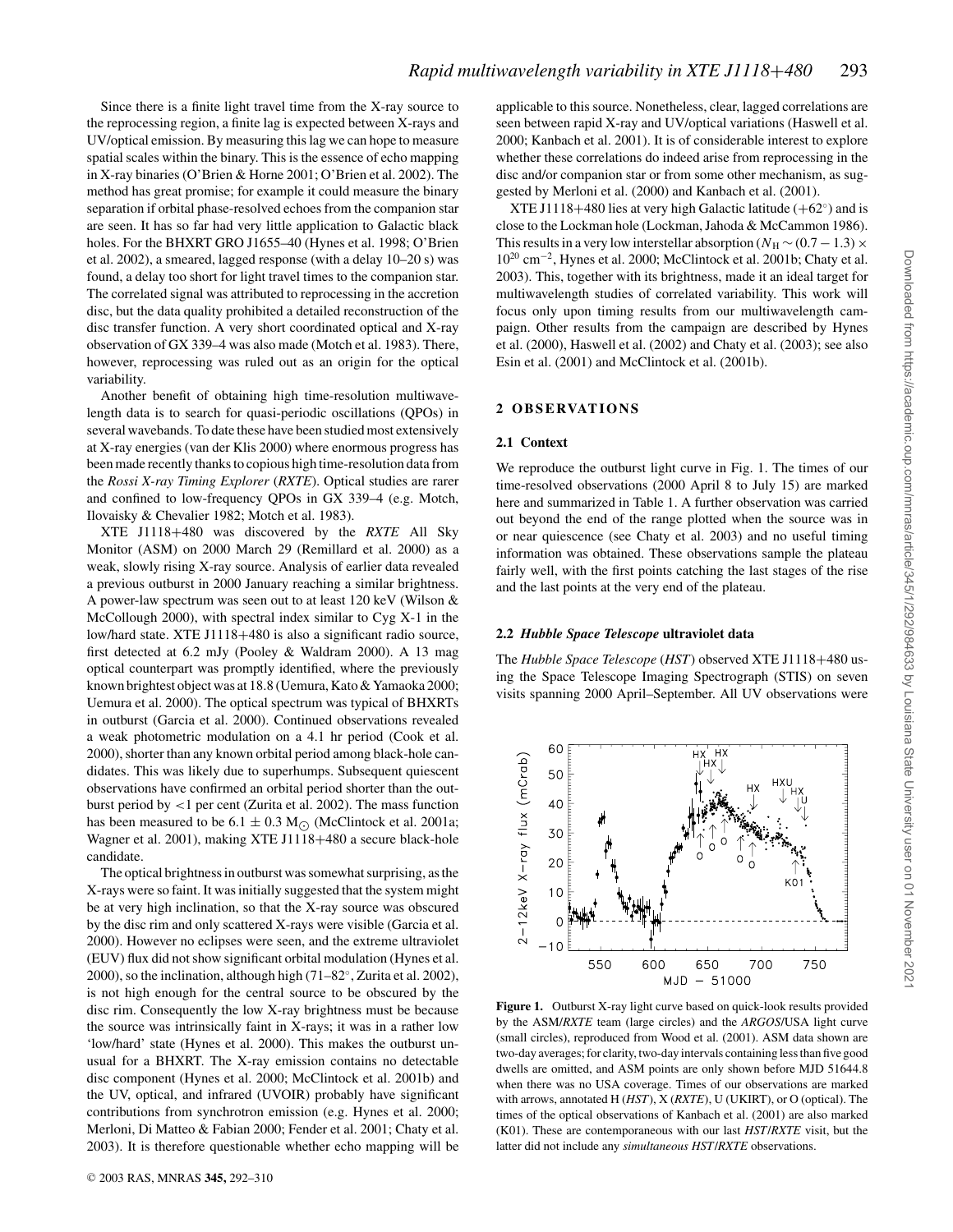# 294 *R. I. Hynes et al.*

**Table 1.** Log of outburst time-resolved observations. For *HST* and *RXTE* data, the rms values are based on 1 s binned light curves. For UKIRT they are based on the individual images. The rms source column is defined by  $\sigma_{\text{source}}^2 = \sigma_{\text{total}}^2 - \sigma_{\text{noise}}^2$ . No rms values are quoted for the last *HST* observations of June 24–25 as this was contaminated by spurious low-frequency variations. Neither have they been calculated for individual optical observations; typical values for these data are a source rms around ∼20 per cent and errors much less than this. For *HST* and *RXTE* data, the time resolution quoted is the nominal precision of time-stamping; the useful time resolution is limited by the count rate. No times have been given for the optical data as these involved many short time series, sometimes spread over several nights.

| Date           | Instrument                  | Start UT                 | End UT                   | Time                      | rms (per cent)           |                          |
|----------------|-----------------------------|--------------------------|--------------------------|---------------------------|--------------------------|--------------------------|
|                |                             |                          |                          | resolution                | source                   | noise                    |
| April 6-9      | MDM 1.3 m, various filters  |                          |                          | 6.0 s                     | $\qquad \qquad -$        |                          |
| April 8        | HST/STIS E140M/1425         | 12:28:22                 | 13:04:12                 | $125 \mu s$               | 3.6                      | 2.1                      |
|                | HST/STIS E230M/1978         | 13:46:08                 | 14:07:48                 | $125 \text{ }\mu\text{s}$ | 4.5                      | 3.3                      |
|                | HST/STIS E230M/2707         | 14:15:19                 | 14:35:19                 | $125 \mu s$               | 4.7                      | 5.3                      |
|                | HST/STIS E140M/1425         | 15:22:40                 | 15:39:20                 | $125 \text{ }\mu\text{s}$ | 3.5                      | 2.2                      |
|                | HST/STIS E140M/1425         | 16:59:11                 | 17:49:11                 | $125 \text{ }\mu\text{s}$ | 3.5                      | 2.1                      |
|                | HST/STIS E140M/1425         | 18:35:42                 | 19:25:42                 | $125 \text{ }\mu\text{s}$ | 3.8                      | 2.1                      |
|                | <b>RXTE/PCA</b>             | 13:05:03                 | 13:56:15                 | $31 \text{ }\mu\text{s}$  | 37.7                     | 4.8                      |
| April 18       | HST/STIS E230M/1978         | 13:40:17                 | 13:56:57                 | $125 \text{ }\mu\text{s}$ | 4.1                      | 3.3                      |
|                | HST/STIS E230M/2707         | 14:04:28                 | 14:16:08                 | $125 \text{ }\mu\text{s}$ | 4.3                      | 2.4                      |
|                | HST/STIS E140M/1425         | 16:53:50                 | 17:43:50                 | $125 \mu s$               | 3.0                      | 2.1                      |
|                | <b>RXTE/PCA</b>             | 12:29:19                 | 13:24:48                 | $31 \mu s$                | 36.3                     | 4.6                      |
|                | <b>RXTE/PCA</b>             | 14:14:23                 | 18:13:19                 | $31 \mu s$                | 36.5                     | 4.6                      |
| April 19       | MDM 1.3 m, various filters  | $\overline{a}$           | $\qquad \qquad -$        | 6.0 s                     | $\overline{\phantom{0}}$ | $\overline{\phantom{m}}$ |
| April 29       | HST/STIS E230M/1978         | 04:06:19                 | 04:19:59                 | $125 \mu s$               | 4.3                      | 3.1                      |
|                | HST/STIS E230M/2707         | 04:27:30                 | 04:39:10                 | $125 \text{ }\mu\text{s}$ | 4.1                      | 2.3                      |
|                | HST/STIS E140M/1425         | 05:42:50                 | 06:09:50                 | $125 \text{ }\mu\text{s}$ | 3.6                      | 2.2                      |
|                | <b>RXTE/PCA</b>             | 03:32:31                 | 06:10:24                 | $31 \mu s$                | 37.2                     | 4.8                      |
| April 30-May 2 | CBA-East 66 cm, white light | $\qquad \qquad -$        | $\overline{\phantom{0}}$ | 3.1 s                     | $\overline{\phantom{0}}$ |                          |
| May 15         | CBA-East 66 cm, white light | $\overline{\phantom{0}}$ |                          | 3.1 s                     | $\overline{\phantom{0}}$ | $\overline{\phantom{0}}$ |
| May 26         | CBA-East 66 cm, white light |                          |                          | 3.1 s                     | $\overline{\phantom{0}}$ |                          |
| May 28         | HST/STIS E230M/1978         | 17:38:15                 | 17:54:55                 | $125 \mu s$               | 4.2                      | 3.4                      |
|                | HST/STIS E230M/2707         | 18:02:26                 | 18:14:56                 | $125 \mu s$               | 4.6                      | 2.6                      |
|                | HST/STIS E140M/1425         | 19:00:29                 | 19:30:29                 | $125 \mu s$               | 3.3                      | 2.3                      |
|                | RXTE/PCA                    | 18:02:23                 | 20:44:00                 | $31 \text{ }\mu\text{s}$  | 33.2                     | 5.9                      |
| June 24        | UKIRT/IRCAM, K band         | 05:43:23                 | 06:20:35                 | $5 - 10s$                 | 17.2                     | 1.5                      |
| June 24-25     | HST/STIS E230M/1978         | 21:25:19                 | 21:41:59                 | $125 \text{ }\mu\text{s}$ | 3.0                      | 3.2                      |
|                | HST/STIS E230M/2707         | 21:49:30                 | 22:01:10                 | $125 \mu s$               | 3.3                      | 2.5                      |
|                | HST/STIS E140M/1425         | 22:47:25                 | 23:16:35                 | $125 \mu s$               | 2.4                      | 2.4                      |
|                | HST/STIS E140M/1425         | 00:24:56                 | 01:14:56                 | $125 \text{ }\mu\text{s}$ | $\equiv$                 | $\equiv$                 |
|                | <b>RXTE/PCA</b>             | 21:43:59                 | 22:30:55                 | $31 \mu s$                | 27.2                     | 6.6                      |
|                | RXTE/PCA                    | 23:19:59                 | 01:32:15                 | $31 \mu s$                | 27.8                     | 6.2                      |
| July 8         | HST/STIS E230M/1978         | 18:36:60                 | 18:52:50                 | $125 \text{ }\mu\text{s}$ | 3.3                      | 3.7                      |
|                | HST/STIS E230M/2707         | 19:39:44                 | 19:52:14                 | $125 \text{ }\mu\text{s}$ | 3.4                      | 2.9                      |
|                | HST/STIS E140M/1425         | 20:00:25                 | 20:28:45                 | $125 \mu s$               | 2.7                      | 2.5                      |
|                | <b>RXTE/PCA</b>             | 18:55:27                 | 19:31:43                 | $31 \mu s$                | 26.4                     | 6.6                      |
|                | <b>RXTE/PCA</b>             | 20:29:03                 | 21:07:21                 | $31 \mu s$                | 26.3                     | 6.4                      |
| July 15        | UKIRT/IRCAM, K band         | 05:59:22                 | 06:45:28                 | $5 - 10 s$                | 48.4                     | 6.7                      |

obtained in TIMETAG mode, giving a record of arrival time of individual photons with a relative precision of  $125 \mu s$ . A log of the useful exposures is given in Table 1; the count rate for the September visit was too low to be useful for a timing analysis.

Three observing modes were used: E140M/1425, a mediumresolution echelle grating with central wavelength  $1425$  Å, E230M/1978, and E230M/2707, which are defined similarly. The E140M mode used the far-UV MAMA while the E230M modes used the near-UV MAMA. For convenience we will sometimes refer to these three modes as far-UV, mid-UV, and near-UV respectively, although these are not standard definitions. We find typical global count rates of 1600–2200 counts s<sup>-1</sup>, 2700–3300 counts s<sup>-1</sup> and 3300–4300 counts s−<sup>1</sup> for the E140M/1425, E230M/1978 and E230M/2707 modes respectively. The corresponding background rates (dominated by the instrumental dark current) are 7 counts  $s^{-1}$ 

for E140M and 1100–1500 for E230M modes (Leitherer et al. 2001, C. Proffitt, private communication). Geocoronal emission lines are detected by the E140M, but their contribution is negligible compared to source counts and dark current. Clearly the E140M background, at a level of <0.5 per cent, is negligible, so we simply subtract an average value of 7 counts s<sup> $-1$ </sup> from these data. For the E230M modes, however, the large dark current of the STIS NUV MAMA (due to phosphorescence in the detector faceplate window; Ferguson & Baum 1999) does need to be accounted for more carefully, especially as it varies with detector temperature. The echelle gratings leave no good unexposed region to measure it because there is a significant amount of scattered light between the orders, but an approximate model is available (Leitherer et al. 2001, Proffitt, C., 2001, private communication), and we used this model to darksubtract the E230M light curves. Fortunately, for this study we are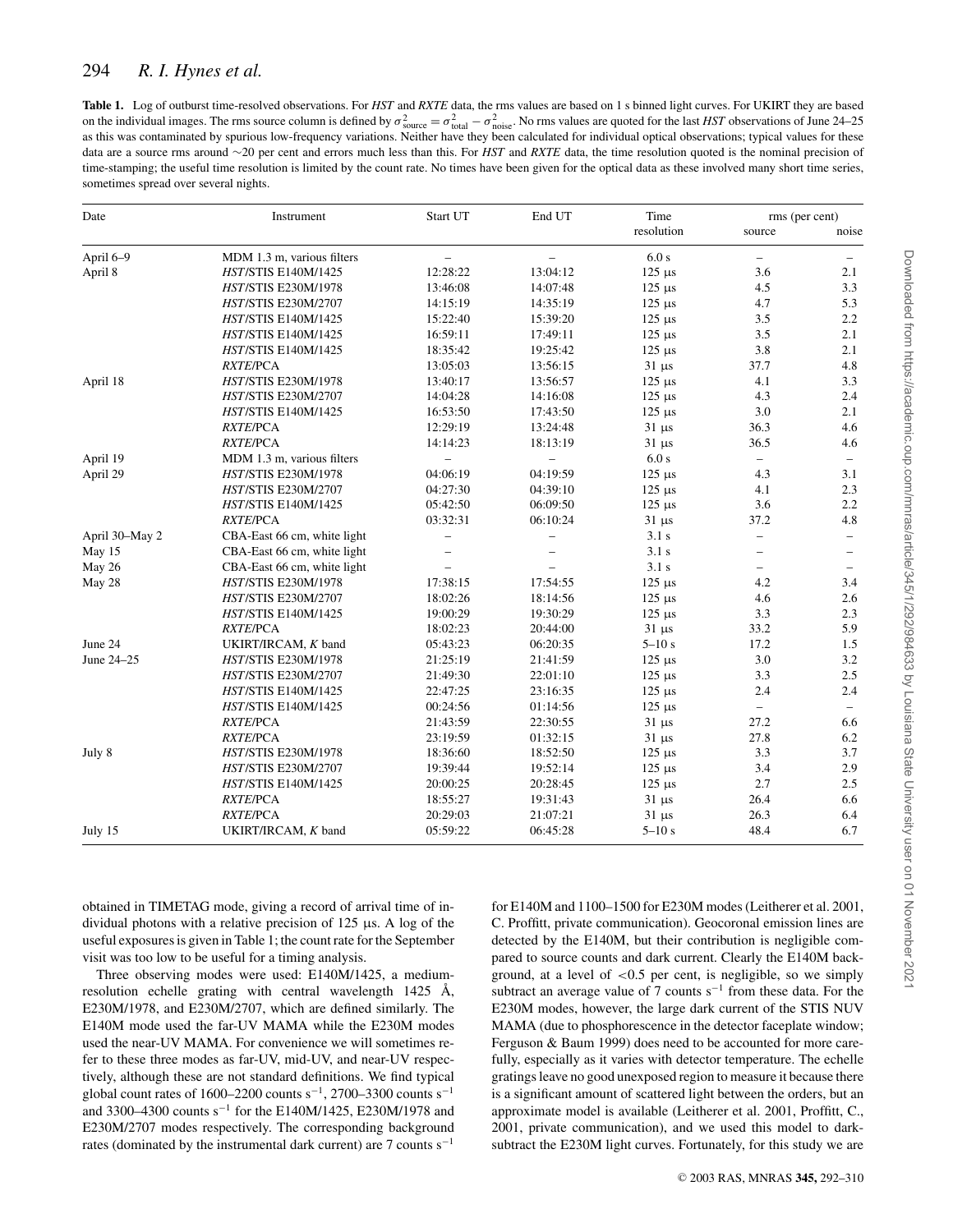**Table 2.** Fits to *RXTE* PSDs as a function of epoch. The model is a broken power law. The quoted power and slope define the power law. Below the break frequency the model is flat. The QPO and broad high-frequency bump are masked out of the fits.

| Date            | <b>Break</b><br>frequency | Power<br>at $0.1$ Hz | Slope   |  |
|-----------------|---------------------------|----------------------|---------|--|
| 2000 April 8    | 0.022                     | 0.30                 | $-1.30$ |  |
| 2000 April 18   | 0.030                     | 0.30                 | $-1.30$ |  |
| 2000 April 29   | 0.027                     | 0.32                 | $-1.32$ |  |
| 2000 May 28     | 0.035                     | 0.28                 | $-1.27$ |  |
| 2000 June 24-25 | 0.058                     | 0.27                 | $-1.35$ |  |
| 2000 July 8     | 0.079                     | 0.27                 | $-1.44$ |  |

**Table 3.** Fits to *RXTE* and *HST* PSDs as a function of wavelength for the first two epochs. Details as for Table 2.

| Date                     | <b>Break</b><br>frequency | Power<br>at $0.1$ Hz | Slope   |
|--------------------------|---------------------------|----------------------|---------|
| <i>RXTE/PCA</i>          | 0.023                     | 0.30                 | $-1.29$ |
| <i>HST/STIS</i> , 1425 Å | 0.023                     | 0.0024               | $-1.18$ |
| <i>HST/STIS</i> , 1978 Å | 0.037                     | 0.0049               | $-1.22$ |
| HST/STIS, 2707 Å         | 0.029                     | 0.0058               | $-1.06$ |

most interested in high frequencies which should not be contaminated by residual variations in the dark current.

The first observation on June 24–25 shows a significant, but declining, excess in the count rate for the first 200 s. The distribution of the excess events across the detector is consistent with it being due to a high dark current; it is likely that this is due to the temperature changing rapidly just after the MAMA was turned on for the day (Proffitt, C., 2001, private communication). We discarded the affected data as no reliable correction could be made and there were no simultaneous *RXTE* data. The last *HST* observation on June 24–25 shows about 80 per cent of the count rate of the previous one, significant low-frequency variations, and a large step towards the end. We therefore treated these data with considerable caution, but as there were simultaneous *RXTE* data we do not completely reject them. We discarded the low-frequency information from this exposure, but high-frequencies, and correlations with X-ray variations, are likely to still be useful.

All light curves were barycentre-corrected using the STSDAS task ODELAYTIME; the corrections are consistent with those generated for the *RXTE* light curves, with only small (real) differences due to the different positions of the spacecraft. Finally the barycentrecorrected TIMETAG events were binned in time using 1/64 s, 1/16 s or 1 s bins depending on the analysis to be done. Care was taken to reject partially filled bins at the edge of a good observing period.

The final absolute timing accuracy is limited by the accuracy of the *HST* and STIS clocks as the photon time stamping (with 125 µs precision) and barycentre corrections are much more precise than this. The accuracy of the STIS clock itself is poorly known (Sahu K., private communication; Gull T., private communication). It is reset from the spacecraft clock every time the satellite recovers from safe mode, but after that it can drift. The drift is likely to be slow but is not known. If the drift is linear, an upper limit can be placed from the derived UV period of the Crab pulsar (Gull et al. 1998). The UV period agrees with the radio one to better than 1 ns, implying a clock drift of less than 1 part in 3.3  $\times$  10<sup>7</sup>, or 2.6 ms d<sup>-1</sup>. Fortunately because of the gyro failure in 1999 November, there was a safe mode recovery on 1999 December 28, less than four months before our observations began, so the accumulated drift should not amount to very much. The maximum possible drift relative to the spacecraft clock is 0.26 s for the first visit and 0.47 s for the last with simultaneous coverage. This depends upon the drift being linear, however, which is not certain. There may also be some drift of the spacecraft clock with respect to UTC. Consequently, the error in the STIS absolute timing could be larger than these estimates, possibly a number of seconds, but probably not minutes (Long 2000). There *could* then be a significant overall offset affecting all of the STIS light curves. The constraint on the STIS drift rate from the measured Crab period, and the consistency of the lags we subsequently measure with respect to X-rays (Section 5), does indicate that this offset is approximately consistent within the data set, so that all observations are offset by approximately the same amount.

# **2.3 Optical data**

High-speed optical photometry was obtained at the 66-cm telescope of the Maryland observing station of the Center for Backyard Astrophysics ('CBA-East', described by Skillman & Patterson 1993). The data consisted of several 52-min time series in white light (4000–  $8000 \text{ Å}$ ), with a time resolution (integration plus readout time) of 3.1 s. Typically four 52-min data sets were obtained during a night. Timing accuracy was maintained to  $<$ 1 s during each run, but the absolute timing was known only to ∼2 s. On one night, April 19, we also obtained photometry from the MDM 1.3-m using various filters at a time resolution of about 6 s.

## **2.4 Infrared data**

Near-infrared observations of XTE J1118+480 were carried out at the 3.8-m United Kingdom Infrared Telescope (UKIRT) using the 1024  $\times$  1024 pixel UFTI (1–2.5 µm) camera (pixel scale 0.09 arcsec) and a broad-band  $K$  filter (2.03–2.37  $\mu$ m) on 2000 June 24 and July 15.

On June 24, we obtained 40 min of data with between 2 s and 4 s integration time, and a total of 240 good frames. The airmass was ∼1.35. On July 15, we took 1 h of data, a total of 299 good frames, with an integration time of 2 s for all the frames. The airmass was ∼1.7. The sampling time was nearly 7 s for both observations, which was the quickest we could achieve with UKIRT/UFTI.

To ensure accurate correction of the bright infrared sky we performed 30-arcsec offsets to the north-west, north-east, south-east and south-west from the central position. In order to reduce the overhead time, we took many exposures of the object between offsets, the number of exposures depending on the quality of the sky.

The images were processed using  $IRAF<sup>1</sup>$  reduction software. Each of the images were corrected for the dark current, normalized with a flat field, and sky-subtracted by a sky image created from medianfilter combining a total of nine (or more) consecutive images. The data were then analysed using the APPHOT task within IRAF, taking different apertures depending on the seeing. Formal errors were estimated from the source brightness and the standard deviation of the sky in the usual way. The conditions were photometric for most of the observations, the seeing being typically 0.8 arcsec.

 $1$  IRAF is distributed by the National Optical Astronomy Observatories, which are operated by the Association of Universities for Research in Astronomy, Inc., under cooperative agreement with the National Science Foundation.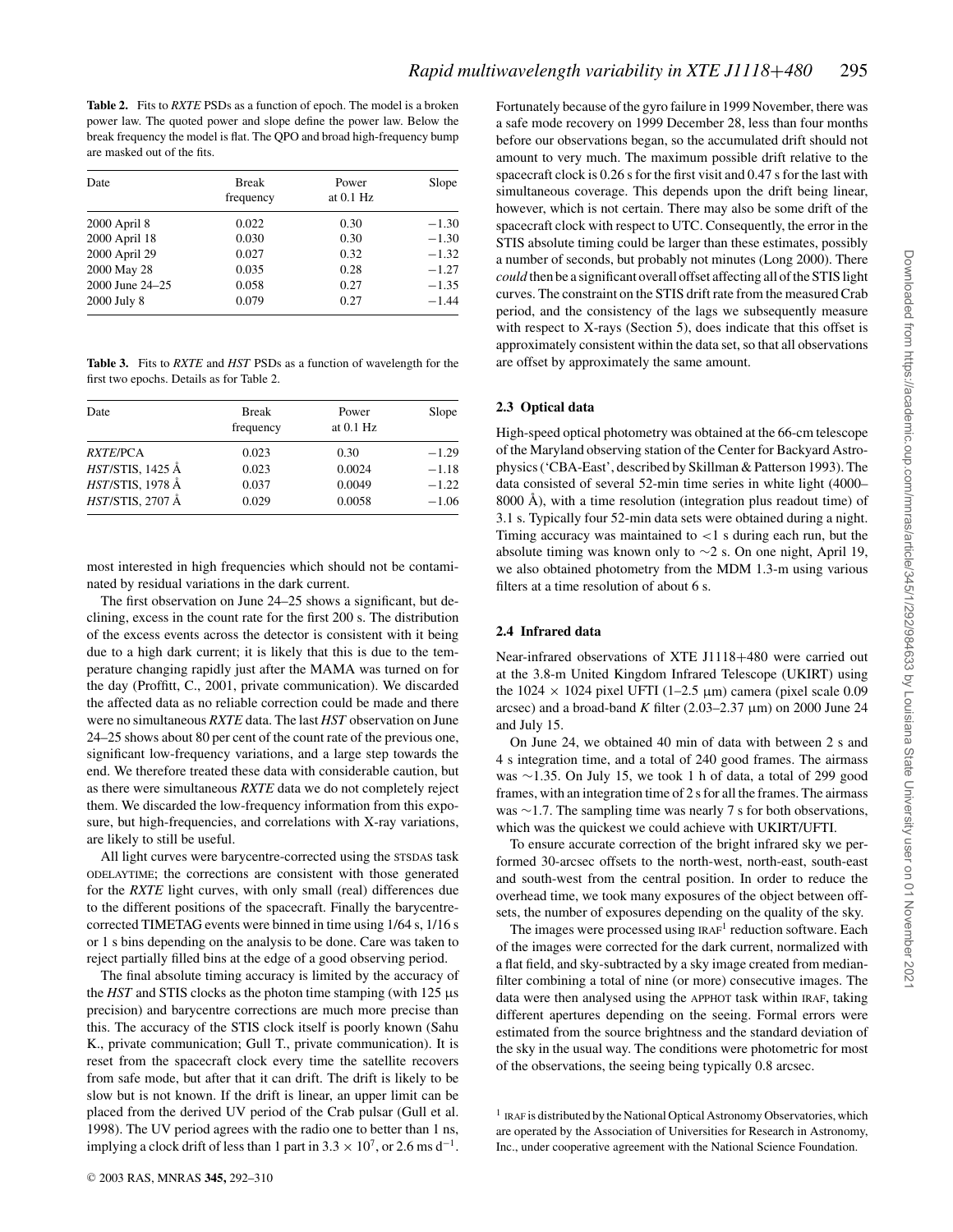Absolute photometric calibration was performed for both observations using a nearby photometric standard star from the UKIRT Extended list (Hawarden et al. 2001): FS 130 (P264-F), with *K*-band exposures (five images each of 8 s). We derived the apparent magnitude of XTE J1118+480 by co-adding and median-filtering all the individual frames. The average magnitude was  $K = 11.512 \pm 0.004$ and  $K = 11.948 \pm 0.006$  on June 24 and July 15 respectively.

## **2.5 X-ray data**

XTE J1118+480 was observed with the instruments aboard *RXTE* at several epochs simultaneous or contemporaneous with our *HST* observations. For this study, we only used data from the Proportional Counting Array (PCA), which covers a nominal energy range of 2–60 keV. The number of Proportional Counting Units (PCUs) used varied; the light curves used here were constructed from intervals when 3–5 PCUs were in use. The data were taken in various data modes running in parallel. We used standard *RXTE* data screening and reduction techniques to construct light curves, integrated over the 2–60 keV energy range, by rebinning data from several high-timing-resolution data modes. Barycentre corrections used the JPL DE200 ephemeris. The relative timing accuracy of the *RXTE* data is limited only by the stability of the spacecraft clock which is good to about 1 µs or less. The absolute timing accuracy, however, is also limited by uncertainties in the ground clock at the White Sands station and other complications and is estimated to be about 5 µs which is substantially better than that of *HST*/STIS and certainly sufficient for our study. As XTE J1118+480 is a relatively faint source, we also estimated background light curves using PCABACKEST from HEASOFT 5.0 and background models dated 2000 January 31. The background values are only required so that the source fractional variability can be correctly estimated, so the accurate values are not critical. This background  $\sim$ 30 counts s<sup>-1</sup>  $PCU^{-1}$  ( $\sim$ 25 per cent of the total count rate) was subtracted from the light curves prior to further analysis. Binned light curves were constructed in a similar way to the*HST* ones, with three time resolutions,  $1/64$  s,  $1/16$  s and 1 s. Source count rates were 80–120 counts s<sup>-1</sup>  $PCU^{-1}$ .

# **3 LIGHT CURVES**

XTE J1118+480 exhibited dramatic short-term variability at all wavelengths with sufficient signal-to-noise ratio to detect it. The variability is particularly dramatic at X-ray energies where flares can rise to five times the baseline flux in a few seconds (Fig. 2a) and in the infrared (Fig. 2c). Ultraviolet light curves exhibit similar although more subdued variability which is clearly correlated with the X-ray flares (e.g. Fig. 2a). Optical variability is also present with amplitude intermediate between the UV and infrared (IR), and is correlated with X-ray variations (Kanbach et al. 2001).

In Table 1 we have summarized the intrinsic and noise rms of the light curves. For the *HST* and *RXTE* light curves these are based on 1 s binned light curves, so indicate the variability on time-scales longer than this. For the UKIRT data they are based on the raw time resolution of the data, 5–10 s, so exclude power above ∼0.1 − 0.2 Hz. Consequently the UKIRT source rms values quoted are underestimates compared with the others. The strength of the X-ray variability (25–40 per cent) appears to decrease with time and is most dramatic in the 2000 April observations (near the peak of the *RXTE*/ASM light curve in Fig. 1). The UV variability at a 2–5 per cent level also decreases with time, but increases with wavelength.



**Figure 2.** (a, b) Examples of simultaneous *RXTE* and *HST* light curves. Note that the strongest features in the X-ray light curve sometimes show clearly correlated features in the *HST* UV light curve. This is especially clear in (a). At other times, no obvious UV counterpart is present. The lower-amplitude variability at the later epoch reflects the changing PSD. (c) A segment of an IR *K*-band light curve obtained from UKIRT on 2000 June 24, contemporaneous with panel (b). The time-span covered is the same as that in Fig. 2 for comparison. The error bars are only 1.5 per cent so are negligible compared to the observed variations. The amplitude of the variability is clearly closer to that in the X-rays than in the UV.

The same trend appears to extrapolate into the optical and IR: the typical scatter in our optical data is about 20 per cent; Kanbach et al. (2001) measure a broad-band optical rms ∼10 per cent later in the outburst; and the UKIRT data indicate an rms on comparable timescales of  $\geq 17$  per cent for the June observation and  $\geq 50$  per cent for July. This trend already suggests that the variability is not due to disc reprocessing (which should be blue) but rather appears to be veiled by a less variable blue disc component. It is probably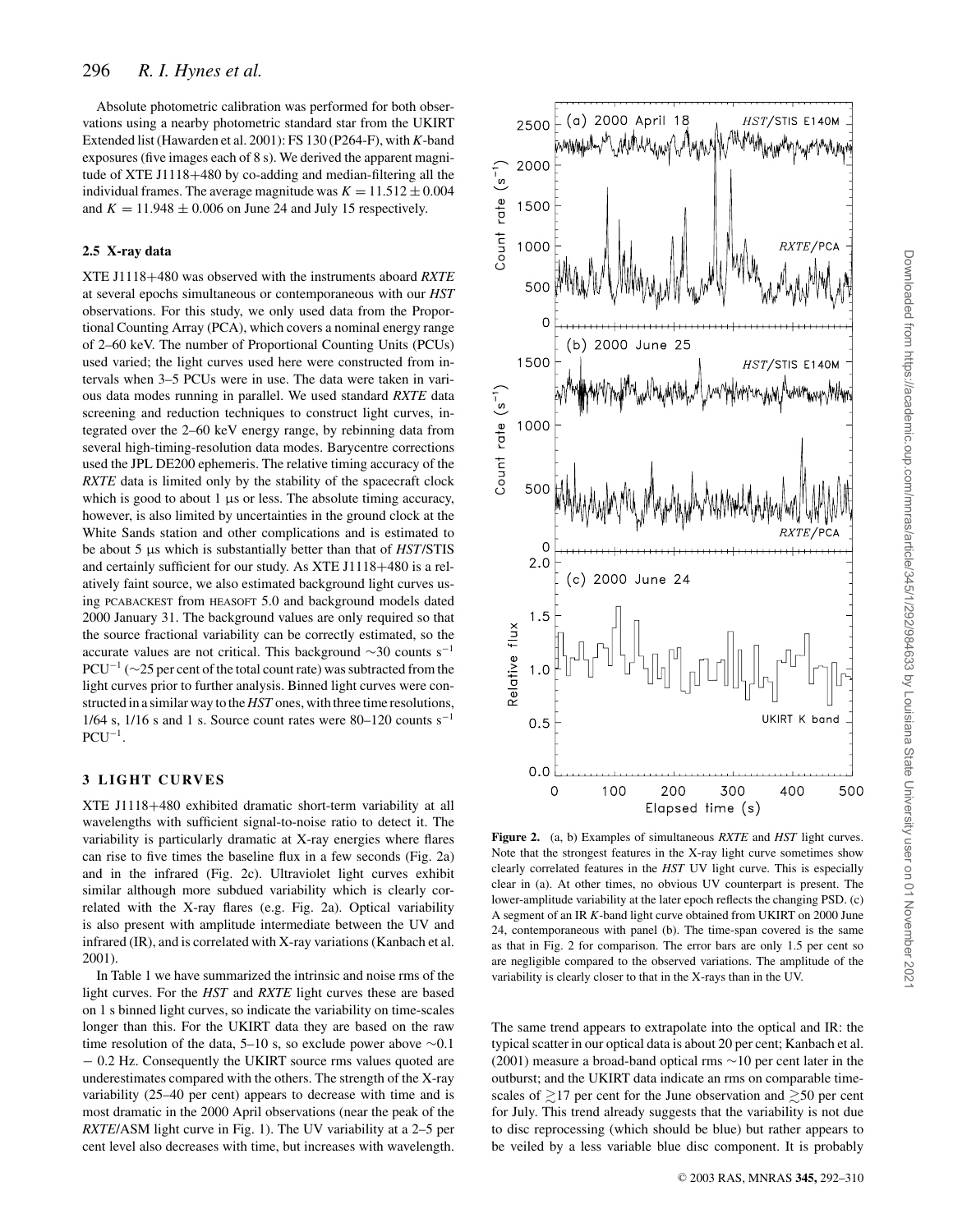

**Figure 3.** Broad-band spectral energy distribution of the rms variability on 2000 June 24–25. Note that the IR data were not obtained simultaneously with the other bands, and that the plotted value actually represents a lower limit, since these data were obtained at lower time resolution.

due to a non-thermal mechanism, likely synchrotron, as previously suggested by Merloni et al. (2000) and Kanbach et al. (2001). This interpretation would be consistent with the continuity of the spectral energy distribution from the optical to the radio (Hynes et al. 2000; Chaty et al. 2003).

It is useful to use these rms values to examine the broad-band energy distribution of the variability more quantitatively; this is effectively an rms spectral energy distribution. To construct this we use the rms values from Table 1 together with the mean flux in each band to calibrate the rms values absolutely. We use the data from 2000 June 24–25 when we have both IR and UV coverage. This gives us estimates at  $K$ , 2707, 1978, and 1425  $\AA$  and in the X-rays. To examine the X-ray data in more detail we extracted light curves for 2–7.5, 7.5–15.2, and 15.2–60 keV and measured the noise-subtracted rms, after subtracting the interpolated background level. The resulting energy distribution is shown in Fig. 3.

It has a surprisingly simple form, and can be well represented by a single power law,  $\hat{f}_v \propto v^{-0.59}$ . This is different from the mean spectrum (Hynes et al. 2000; Chaty et al. 2003), for which the IR–UV is essentially flat ( $f_v$  = constant). The slope would be consistent with optically thin synchrotron emission; we will return to a discussion of this possibility in Section 7.

# **4 VARIABILITY PROPERTIES**

### **4.1 Autocorrelation functions**

We begin an analysis of the variability properties of the light curves by constructing autocorrelation functions (ACFs). This is useful both for a direct comparison with the optical results of Kanbach et al. (2001), and also because the white-noise contribution is better isolated in an ACF than in the power spectral density (PSD).

Since our *HST* and *RXTE* light curves are uniformly binned with no gaps, this is straightforward and no interpolation is necessary. An ACF is especially appealing as Poisson noise will have no autocorrelation and so its ACF is a delta-function at zero lag. We therefore use the high-resolution light curves (1/64 s) and exclude the zerolag point to remove the contribution of Poisson noise to the ACF. For each visit we construct average ACFs for X-rays and each UV band (central wavelengths 1425, 1978, and 2707  $\AA$ ). A selection is plotted in Fig. 4, with each panel comparing one UV ACF with the contemporaneous X-ray ACF. Figs 4(a)–(c) shows data from 2000 April 8; this has the best UV coverage so best illustrates the wavelength dependence of the ACFs. It is clear that the far-UV ACF is almost identical to the X-ray one, but has a slightly sharper peak. At longer wavelengths the sharpness of the peak increases and the near-UV ACF is dramatically different from the X-ray one. The sharp central peak is strikingly similar to the optical ACF shown by Kanbach et al. (2001), with a width of  $\langle 1 \rangle$  s. The same trend is seen in all of the data with narrower ACFs at longer wavelengths. Figs 4(d)–(f) shows data from 2000 May 28, the visit showing the most similarities between X-ray and UV ACFs, and Figs 4(g)–(i) shows data from 2000 June 24–25 which illustrates the sharply peaked ACFs most dramatically, and shows that at times even the far-UV can be sharply peaked.

As Kanbach et al. (2001) pointed out, an ACF narrower than the X-ray one is hard to reconcile with reprocessing; the smearing due to varying light travel times should always broaden the ACF. Furthermore, one would expect the longer wavelengths to originate preferentially from cooler regions further from the X-ray source; hence they should suffer more smearing and have broader ACFs, not narrower ones. The problem can be overcome if the UV response does not vary linearly with the X-ray irradiation. While a non-linear response might be expected in lines, it is harder to achieve in the continuum. In a simple irradiated black-body model the response can be non-linear (on the Wien part of the black-body spectrum), but the effect is most pronounced at shorter wavelengths, which is also the opposite of what is observed. Another way to distort the ACFs is if the response is sometimes negative. We will discuss non-linear and negative responses further in Sections 5.3 and 5.4 respectively; neither of these effects can explain the observations in the context of a reprocessing model.

There are two ways to interpret the wavelength dependence of the ACF. Either there is a single-variable component with wavelengthdependent properties (presumably synchrotron as the variability extends to the IR), or there are two components, a weak broad response seen at short wavelengths and a sharper, higher-amplitude component dominant at longer wavelengths. A natural interpretation for a two-component model is provided by our decomposition of the spectral energy distribution (SED) (Hynes et al. 2000; Chaty et al. 2003). It is likely that the UV is dominated by the accretion disc (though with some synchrotron contribution) and that the IR is almost pure synchrotron. It is then natural to suggest that the broad component of variability dominating in the far-UV is disc reprocessing but that the IR, optical and near-UV variability is due to synchrotron emission. We will address this question further in the following sections and attempt to discriminate between these possibilities.

It would be useful to have a comparable IR ACF. Unfortunately the UKIRT data have insufficient time resolution for this. We have constructed ACFs using the discrete correlation function method of Edelson & Krolik (1988), but find essentially no autocorrelation outside the zero-lag bin in either UKIRT observation. This indicates that no significant autocorrelation is present at lags  $\geq$  5 s. Since X-ray, UV and optical ACFs also show little autocorrelation at  $\gtrsim 5$ s, however, this is not a strong constraint.

#### **4.2 Broad-band power spectra**

To characterize the variability further we have constructed power spectral densities (PSDs). We perform a Fourier transform of each uninterrupted light curve segment (in many cases a whole light curve of several thousand seconds to preserve low-frequency information).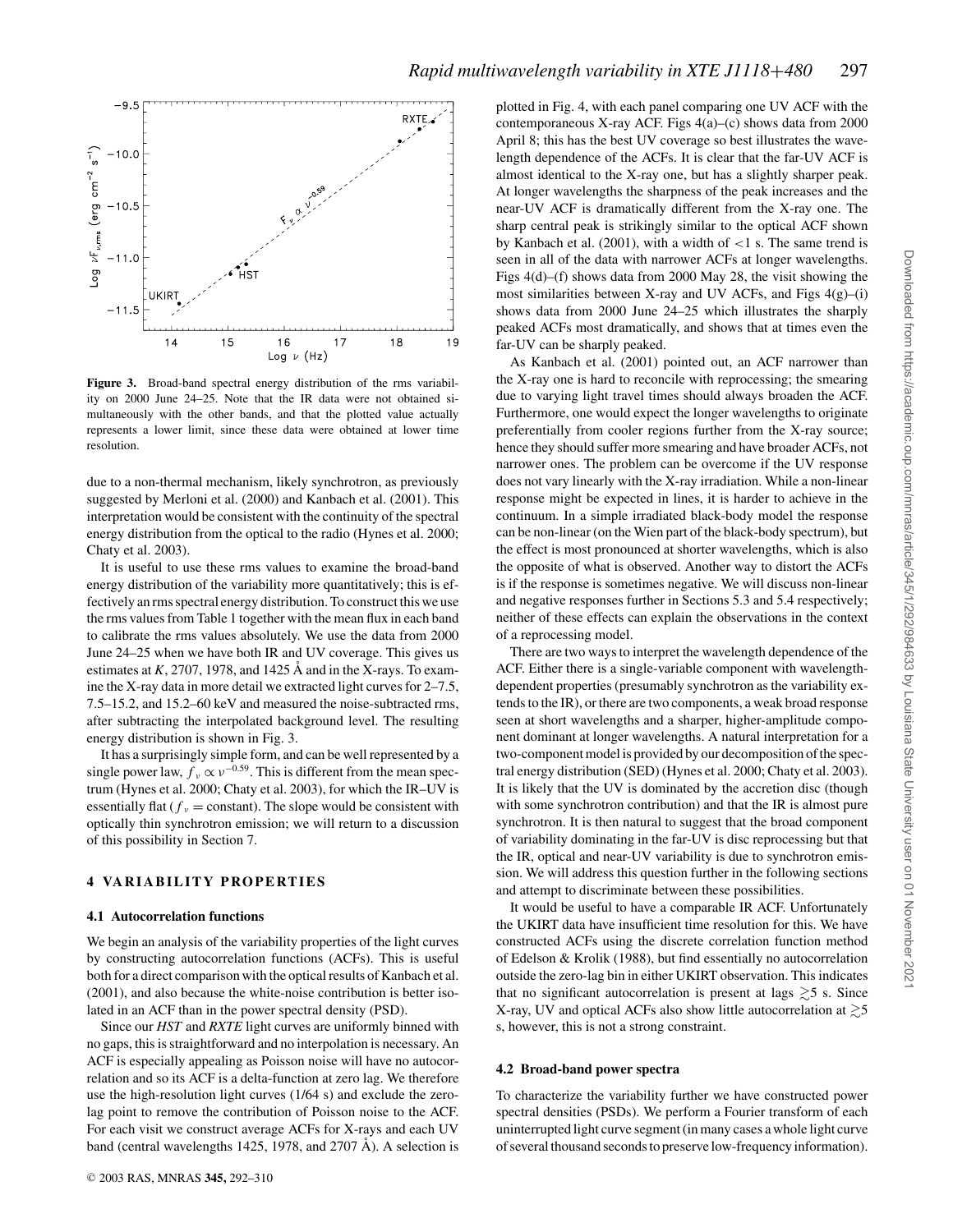

**Figure 4.** A selection of X-ray and ultraviolet autocorrelation functions. In each panel, the smoother ACF is the X-ray one and the noisy one is UV. The zero-lag bin (containing noise) was clipped out. Each ACF then had the mean response in the 30–50 s range subtracted to remove the contribution from very low frequencies, then was normalized to a peak *unbinned* value of unity. Each ACF is the average of all the data in that band for each epoch, i.e. no attempt has been made to show ACFs from simultaneous data. Note the tendency for the short-wavelength ACF to look more like the X-ray one, with a sharper component becoming stronger at long wavelengths. The X-ray ACF itself becomes sharper with time as the PSD evolves.

We use a variable sized binning in frequency to produce the PSDs shown in the figures. The constraints imposed on the binning are:

- (i) a minimum and maximum logarithmic bin width;
- (ii) a minimum signal-to-noise ratio; and
- (iii) a minimum of three points per bin.

Within each bin, we use the standard deviation of the points to estimate the error on the binned power. This is obviously unreliable for the lowest frequencies  $(\leq 0.003 \text{ Hz})$ , so we exclude these from the fits. Where appropriate, PSDs from several light curve segments have been combined before this binning, particularly for the Xray data. PSDs have been plotted with the white-noise contribution subtracted and normalized to fractional rms amplitude squared per hertz (cf. van der Klis 1995). The white-noise level was determined empirically by fitting a red-noise plus white-noise model to the high-frequency data. The optical time resolution was not sufficient for this approach, so no white-noise subtraction has been done for that.

As noted by Revnivtsev, Sunyaev & Borozdin (2000),*RXTE* PSDs of XTE J1118+480 closely resemble power spectra of other blackhole candidates in the low state (Wijnands & van der Klis 1999), exhibiting a flat spectrum at low frequencies and a declining power

law at higher frequencies (Fig. 5). All of the *HST* UV PSDs are similar (Fig. 6), but with a lower amplitude, as are the optical ones. IR PSDs exhibit a white-noise structure with an amplitude similar to, but slightly higher than, the X-ray data. The IR PSD does not extend to high frequencies, and unfortunately coverage stops around the break frequency so we cannot tell if the break is present in the IR. QPOs also seem to be present in X-ray, UV, and optical data. These are discussed in Section 4.3.

To characterize the temporal evolution and wavelength dependence of the PSD better, we fitted them (after subtracting the whitenoise level which dominates at high frequencies) with a simple model comprising a red-noise power law above a variable break frequency and white noise below this. Parameters of interest to be fit are the break frequency and the red-noise amplitude and slope. Regions containing the QPO or a pronounced high-frequency bump are masked out from the fits. As the outburst proceeds (Table 2) we find the break frequency moving to higher frequencies, in a similar way to the QPO, and the high-frequency bump (visible at 1–5 Hz in the first three visits; Fig. 5) disappears. The red-noise power and slope, however, show little variation. As a function of wavelength (Table 3), UV PSDs have a very similar shape to the X-ray ones, but appear to break at a slightly higher frequency and have a flatter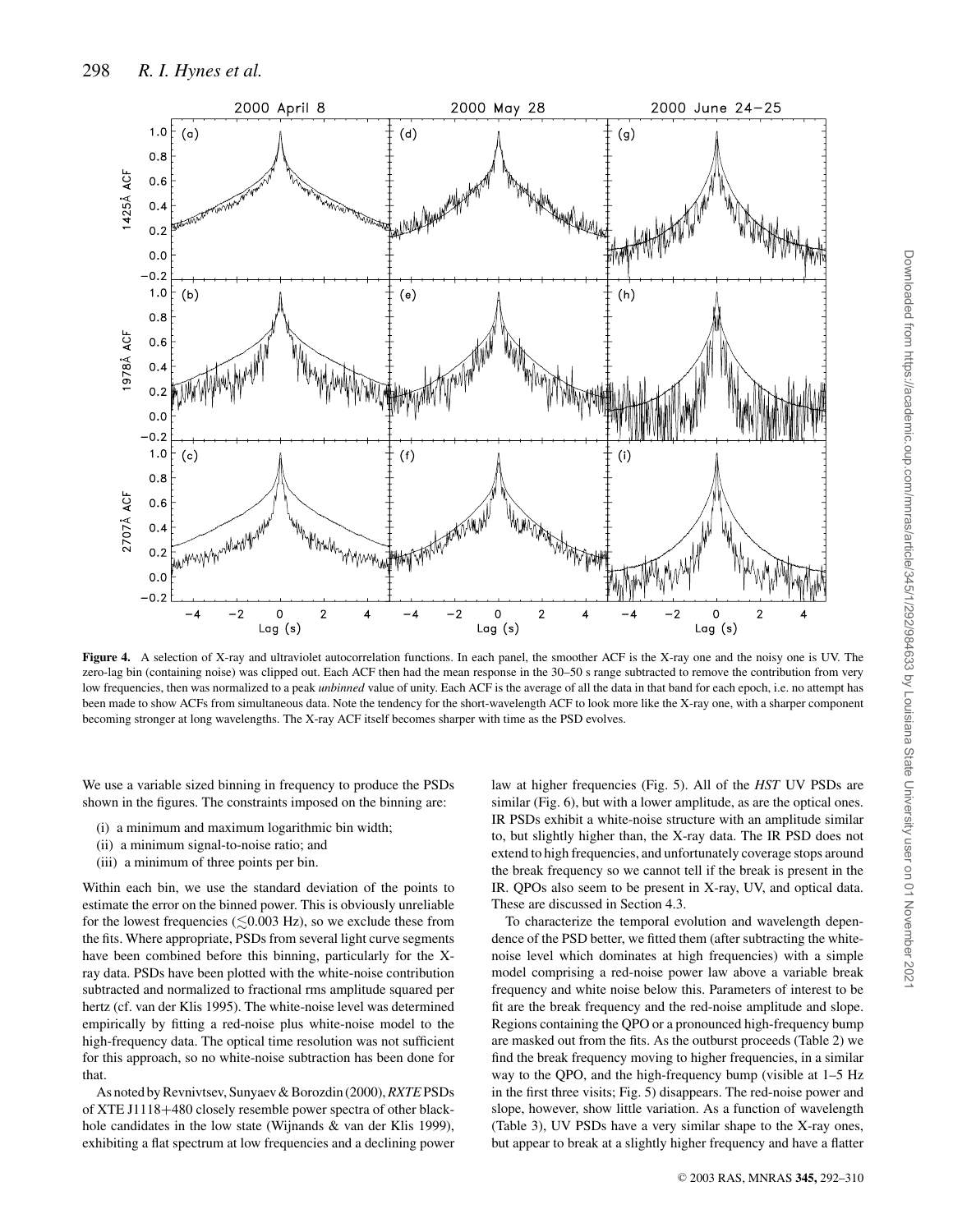

**Figure 5.** Average *RXTE* power spectrum from each visit. The statistical white-noise contribution has been subtracted from each PSD and there is a downward offset of a factor of 5 between each successive PSD. The fit is described in the text. Note the QPO evolution from April 18 to May 28 and the disappearance of the high-frequency bump at later epochs.

slope. The UV amplitude is higher at longer wavelengths, as already deduced from the overall rms.

#### **4.3 The quasi-periodic oscillation**

XTE J1118+480 exhibits a prominent low-frequency QPO present in X-rays (Revnivtsev et al. 2000) and also in the UV and optical (Haswell et al. 2000). Wood et al. (2000) have performed a thorough analysis of *RXTE*/PCA and *ARGOS*/USA X-ray data. They find that the X-ray QPO is detectable for a period of about two months during the outburst, with an amplitude of 5–10 per cent rms and a frequency increasing monotonically from 0.07 Hz to 0.16 Hz. We have examined all of our data to compare the multiwavelength properties of the QPO. Wood et al. (2000) only presented data extending up to 2000 June 11. We have two epochs of observations after this (June 24–25, July 8), but find no detectable QPO in these visits.

We performed the QPO search rather differently to the analysis of the broad-band power. We divided each *RXTE* and *HST* light curve up into 256 s segments and calculated a fast Fourier transform (FFT) of each segment. We then averaged all the *RXTE* and *HST* FFTs from each visit to construct X-ray and UV power spectra. This approach should improve the sensitivity to low-coherence features. We fitted the region around the QPO ( $\sim \pm 0.05$  Hz) with a model comprising a red-noise power law and a Lorentzian QPO. We summarize the fitted QPO frequencies, full width at half maximum (FWHM) and integrated amplitudes of the model fit in Table 4. Similarly, we divided each optical run into 10-min segments, and averaged the 20–40 individual power spectra. We also list the frequencies of QPOs detected in the optical data in Table 4. The UV and optical QPO frequencies are the same as the X-ray ones, with some frequency evolution as shown by Wood et al. (2000). We note that X-ray, UV and optical frequencies from April 8 are all consistent and significantly different from the frequencies measured a few days later. This short-term variation in the QPO frequency therefore appears be a real effect. In Fig. 7 we show both the frequencies reported by Wood et al. (2001) and our own measurements. The fractional rms of the X-ray QPO is 8–10 per cent, consistent with earlier reports. The UV QPOs have an amplitude of only ∼1 per cent. Both the X-ray and UV QPOs account for  $\leq 10$  per cent of the total variance below 1 Hz, and so



**Figure 6.** (a) X-ray and UV PSDs from the first and second visits. The *RXTE* and 2707 Å PSD is normalized correctly; the 1978 Å and 1425 Å ones have been offset downward by factors of 5 and 25 respectively. Note that the data are not all strictly simultaneous. (b) X-ray and optical PSDs from around the third visit. Again these are not strictly simultaneous; the optical PSD is the average of 40 12.5-min runs during April 30–May 2. The *RXTE* data are normalized as in (a), but the optical normalization is arbitrary. The high-frequency white-noise contribution has not been removed from the optical data. Note the similarity of the QPOs.

should not dominate the light curves or correlation studies. There is no evidence that the UV QPO is stronger or weaker relative to the aperiodic variability than is the X-ray QPO, neither does it appear to be systematically narrower or broader. Consequently it is likely that the same mechanisms that produce correlated multiwavelength aperiodic variability are also responsible for the correlated QPO. With a QPO frequency 0.08–0.13 Hz and a break frequency 0.02– 0.04 Hz (for the first four visits), the PSDs are approximately consistent with the relation between the frequencies shown by Wijnands & van der Klis (1999) for other sources, although both frequencies are somewhat below the lowest values collated by those authors.

## **4.4 The variability spectrum**

As the far-UV spectrum of XTE J1118+480 contains several emission lines, principally the N V resonance line but also weaker lines of Si IV and He II (Haswell et al. 2002), we examined whether the far-UV variability is coming from the lines, the continuum, or both.

We constructed rms spectra for each E140M visit using low spectral resolution (10  $\AA$ ) and a time resolution of 5 s. The data quality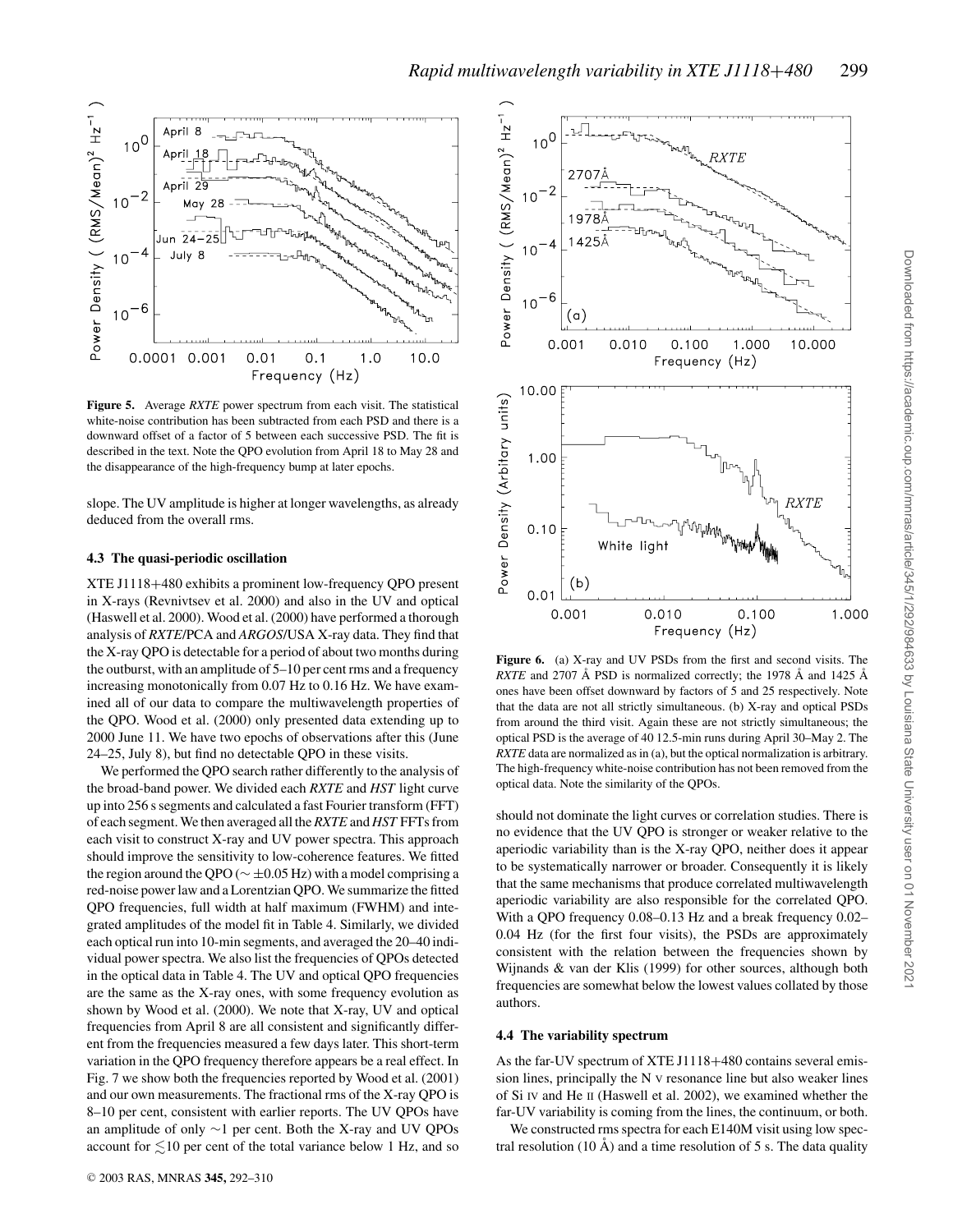**Table 4.** Fitted properties of the low-frequency QPO. Each measurement was obtained from the average of all the PSDs from the same visit and telescope. For *HST* data, we have averaged the near- and far-UV data together to improve the signal-to-noise ratio; the QPO is clearly present in both. QPOs were not detected in the June or July visits. Only the frequency was determined for the optical QPOs. See Table 1 for further details of the data.

| Date          | <b>Bandpass</b> | Frequency<br>(Hz) | <b>FWHM</b><br>(Hz) | rms<br>(per cent) |
|---------------|-----------------|-------------------|---------------------|-------------------|
| 2000 April 8  | UV              | 0.075             | 0.018               | 0.9               |
|               | X-ray           | 0.076             | 0.004               | 8.0               |
|               | Optical         | 0.080             |                     |                   |
| 2000 April 18 | UV              | 0.086             | 0.016               | 1.0               |
|               | X-ray           | 0.087             | 0.016               | 9.5               |
| 2000 April 19 | Optical         | 0.087             |                     |                   |
| 2000 April 29 | UV              | 0.099             | 0.013               | 1.1               |
|               | X-ray           | 0.098             | 0.007               | 8.5               |
| 2000 May 1    | Optical         | 0.101             |                     |                   |
| 2000 May 15   | Optical         | 0.114             |                     |                   |
| 2000 May 26   | Optical         | 0.127             |                     |                   |
| 2000 May 28   | UV              | 0.124             | 0.015               | 1.1               |
|               | X-ray           | 0.128             | 0.022               | 10.2              |

were insufficient for higher resolution. The wavelength calibration was done rather crudely by tracing the echelle orders and hence assigning a wavelength to each pixel on the detector (and hence to each detected photon) based on which order it is nearest to, but this was adequate for the low spectral resolution achievable from the time-resolved data. The derived average far-UV variability spectrum is shown in Fig. 8. Significant variability above Poisson noise is seen at all wavelengths with a sufficient count rate. The fractional rms varies little with wavelength and the variability spectrum has a similar shape to the average (see Haswell et al. 2002). No lines show strong excess variability, although N V does appear slightly more variable than the continuum. N V is clearly present in the variability spectrum, hence the variability is not purely due to the continuum. We will return to the question of the origin of this line variability in Section 6.4.



Figure 7. Evolution of QPO and break frequencies with time. Open circles are QPO measurements derived from Wood et al. (2000). Other points are based on measurements described herein.



Figure 8. (a) Fractional rms far-UV variability spectrum derived from all E140M data. The upper panel shows the measured rms as a function of wavelength together with the expected rms if only Poisson noise were present. This rises at the ends of the wavelength coverage and also at  $Ly\alpha$ , where interstellar absorption dramatically reduces the count rate. The lower panel shows the residual after removal of the Poisson contribution. The locations of the strongest emission lines observed in the average spectrum are indicated; N V may be more variable than the continuum, but otherwise the fractional variability appears almost grey. (b) The far-UV rms variability spectrum, derived from all E140M data, converted to fluxes by multiplication by the average dereddened spectrum. The N V line is clearly present in the variable component. The continuum slope is poorly constrained without broader simultaneous coverage. The dashed line shows a  $F_v \propto v^{-0.59}$ spectrum, consistent with the broad-band variability SED (Fig. 3).

# **5 X - R AY – U LT R AV I O L E T C O R R E L AT I O N S**

## **5.1 Cross-correlations**

For a crude analysis of simultaneous light curves we can construct cross-correlation functions (CCFs), as was done for GRO J1655–40 by Hynes et al. (1998). This method has a weakness in that the CCF peak is broadened by the low-frequency variability present, giving it a width similar to the ACF of the light curves. A better approach is to model the echo light curve properly by convolving the driver light curve with a transfer function. The deconvolved transfer function is considerably more informative than a CCF. This analysis will be performed in the next section, but a cross-correlation analysis is a useful prelude and allows direct comparison with the optical results of Kanbach et al. (2001). It will also provide a check of how well a linear reprocessing model (implicit in the deconvolution) actually describes the data.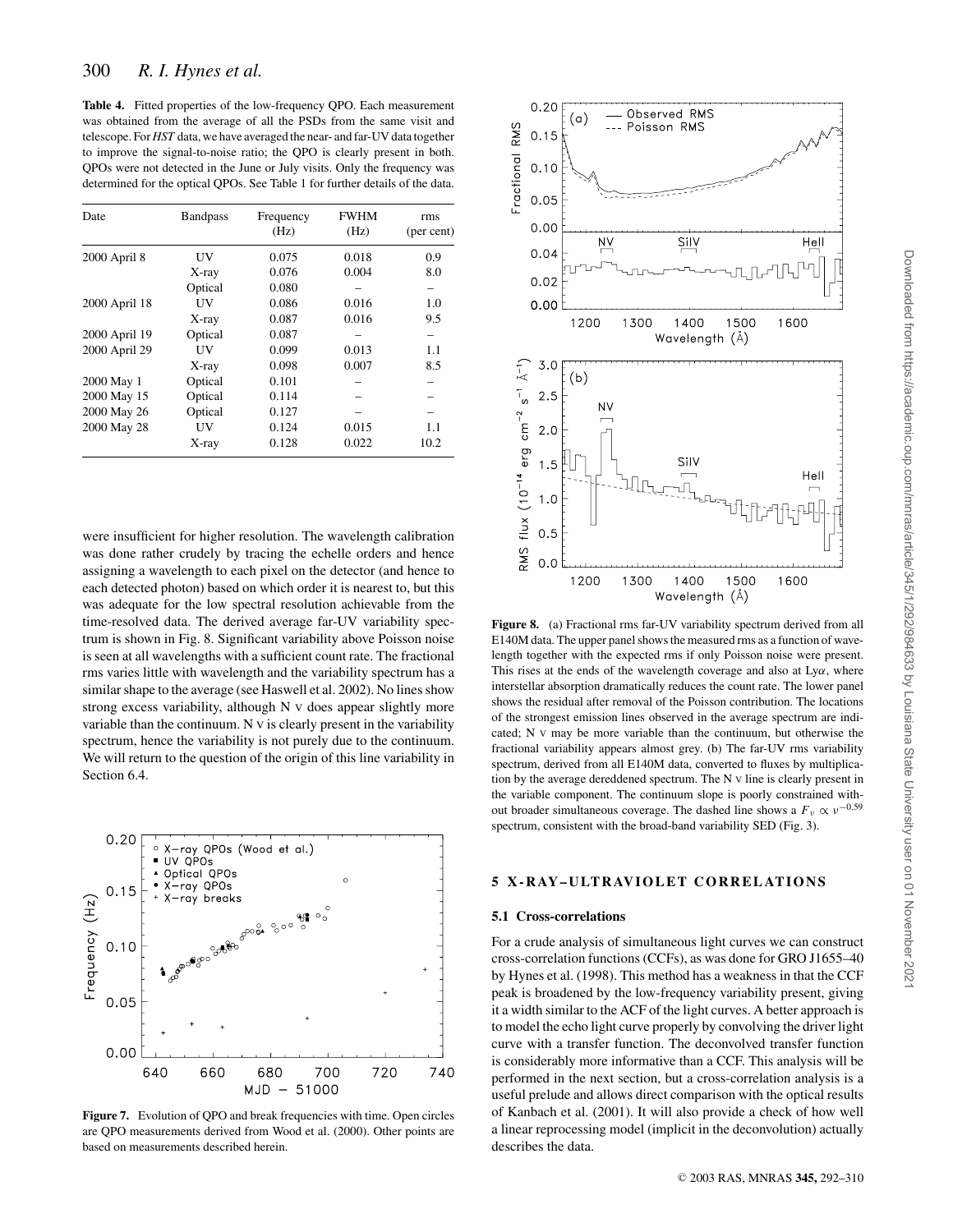

**Figure 9.** X-ray and ultraviolet cross-correlation functions. Results from all simultaneous *HST*/*RXTE* observations are shown. No detrending or high-pass filtering has been done, hence the base level is sometimes offset from zero. The uncertainty in the *HST* absolute timing would allow an overall shift of all of the CCFs somewhat along the lag axis. The same will be true of all the CCFs and transfer functions shown.

We constructed CCFs from each pair of 1/16 s light curves. We show the central sections of the CCFs in Fig. 9. All show a strong peak corresponding to UV lags of 1–2 s (see Table 5), although as discussed in Section 2.2, an overall offset of *all* the *HST* times is possible, which would result in a shift of all the CCFs along the lag axis. There is also a notable asymmetry to all the CCFs, with a fast rise and slower decay. The form of the peak is thus similar to that reported by Kanbach et al. (2001). The lags detected are wavelength dependent; on average a longer delay is seen at longer wavelengths. This result stands robustly despite the uncertainty in the *absolute* timing of the UV light curves. A linear fit to the lags implies a rate of change of the delay of 0.16 ms  $\AA^{-1}$ , with a zeropoint offset of ∼0.9 s; it is possible that the zero-point offset is entirely due to the timing uncertainty. The CCF morphology also appears wavelength dependent. The asymmetry is more pronounced at longer wavelengths; the far-UV peaks are almost symmetrical. Kanbach et al. (2001) have a 'precognition dip' in their CCF 2–5 s before the peak. This feature is not prominent in our UV CCFs, although some suggest it and it may contribute to the fast rise before the peak.

## **5.2 Maximum-entropy echo mapping – positive, linear responses**

A more powerful technique for analysing correlated variability is the maximum-entropy mapping (MEM) technique (Horne et al. 1991; **Table 5.** Peak lags measured between X-ray and UV light curves using CCF, MEM, and negative response deconvolution methods. The UV wavelength is given; all CCFs use the full PCA bandpass. Note that allowing a negative transfer function allows the peak to move systematically to shorter lags compared to MEM. The centroids remain similar, however. See text for details. It must be remembered that an overall offset of up to a few seconds could affect all the measured lags, but that variations in the lag with time or wavelength are robust.

| Date          | $\lambda$ (Å) | Overlap |      | Lag(s)     |      |
|---------------|---------------|---------|------|------------|------|
|               |               | (s)     | CCF  | <b>MEM</b> | Neg. |
| 2000 April 8  | 1978          | 230     | 1.25 | 1.25       | 1.18 |
| 2000 April 18 | 1425          | 1040    | 1.16 | 1.12       | 1.06 |
| 2000 April 29 | 1978          | 820     | 1.26 | 1.19       | 1.13 |
| 2000 April 29 | 2707          | 260     | 1.40 | 1.37       | 1.31 |
| 2000 April 29 | 1425          | 1480    | 1.14 | 1.06       | 1.00 |
| 2000 May 28   | 2707          | 750     | 1.31 | 1.25       | 1.19 |
| 2000 May 28   | 1425          | 270     | 1.13 | 1.12       | 1.06 |
| 2000 June 24  | 2707          | 700     | 1.57 | 1.56       | 1.51 |
| 2000 June 25  | 1425          | 580     | 1.18 | 1.06       | 1.01 |

Horne 1994), widely used in the analysis of the light curves of active galactic nuclei. While the method was developed for the case where lags are due to light echoes, this is not required, and the transfer function could equally describe lags due to other effects. The method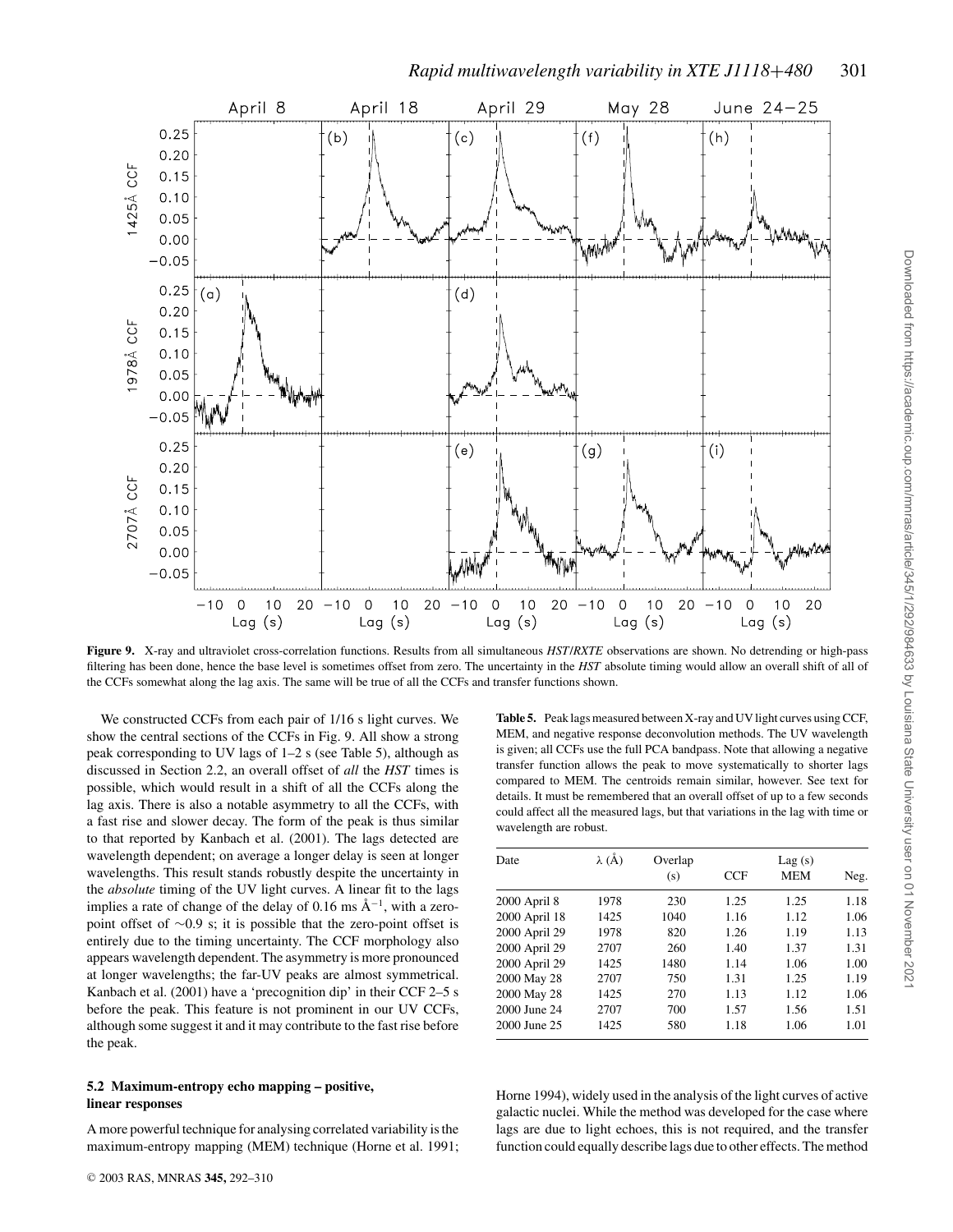does, however, assume a linear, positive response (Blandford & McKee 1982), i.e. that the echo light curve is the convolution of the driver light curve with the transfer function:

$$
f_{\rm UV} = \Psi * f_{\rm X} \tag{1}
$$

where  $\Psi \geq 0$ . Since the near-UV light curves cannot be accounted for with positive, linear responses (see Section 4.1) this method cannot fully reproduce these data. It can handle low-amplitude nonlinear responses by linearizing them (Horne 1994), but that is not applicable here where the X-ray variations are large. We must, therefore, view the results of this analysis with caution.

We calculated transfer functions for all of our simultaneous light curves. In every case the response is dominated by a single, very sharp peak with a lag of 1–2 s. The peak lags are summarized in Table 5 and are similar to those measured from the CCF. As discussed above, a MEM reconstruction is not strictly applicable. Consequently there will be problems with any data sets for which the UV ACF is narrower than the X-ray one, and the method should be most reliable for far-UV data.

The applicability of the method can be tested using the CCFs. In a simple linear reprocessing model, the ACF and CCF will be related by the transfer function,  $\Psi$ : CCF = ACF<sub>x</sub>  $*$   $\Psi$ . We can test how successfully the model describes the data by comparing the convolution of the X-ray ACF and the reconstructed transfer function with the CCF. If there is a good agreement then we can hope that the transfer function recovered by MEM is a reasonable approximation to the real one. If the agreement is poor, then it is likely that some of the assumptions involved are violated. Indeed, we already expect that this will be the case for those data sets with UV ACFs which are narrower than the simultaneous X-ray ones. We plot two examples in Fig. 10. These are far and near-UV CCFs from the same visit, 2000 April 29. A delta-function response is never adequate. While the rise of the far-UV data can be reproduced in this way, there is an extended tail which is not, indicating a range of larger lags is present. The MEM transfer function does appear to provide an adequate fit for the far-UV data, suggesting that the linear reprocessing model is applicable here. For the near-UV data, however, the model cannot account for the sharp rise in the CCF, so this transfer function should be considered unreliable. This bears out our assessment based on the ACFs: linear, positive reprocessing cannot (entirely) account for the CCF when the UV ACF is narrower than the X-ray one. This rules out all of the near-UV light curves and some of the far-UV ones for reliable MEM deconvolution, at least of the main sharp peak. The 2000 April 29 far-UV light curve can be well fitted by this method, and has a large amount of overlapping data (∼1500 s), so is the best suited to quantitative analysis of the transfer function. The 2000 May 28 far-UV light curve is also reasonably fitted so can also be modelled, although with less overlapping data (∼250 s) this is less well constrained. These are the only two light curves for which the UV ACF is not narrower than the X-ray one and the only ones for which the CCF can be well reproduced from the transfer function. Hence it is reasonable to believe that these can be treated in this way.

The useful far-UV MEM transfer functions are shown in Fig. 11. They are dominated by a very sharp response around 1.2 s, corresponding to the peak of the CCF. The structure of this peak is very similar for the two good far-UV transfer functions, with a main peak and a tail extending to ∼2 s. There also appears to be an extended response at up to 12 s or more. Since the MEM algorithm is free to add an additional response anywhere in the transfer function if it significantly improves the  $\chi^2$  of the fit, some spurious noise features can be expected at a low level. To test if the features



**Figure 10.** CCFs from 2000 April 29 in far and near-UV. The fits are the X-ray ACF convolved with various transfer functions: a delta-function chosen to reproduce the peak lag, the full (0–30 s) MEM transfer function and the same with only the 0–3 s response used.



**Figure 11.** MEM echo maps between X-rays and far-UV for the data sets for which a linear reprocessing model appears applicable. Both are in the far-UV band. The main panel shows a large time range to illustrate the extended response to ∼12 s, and the inset shows the main peak. As for the CCFs, an offset along the lag axis is possible.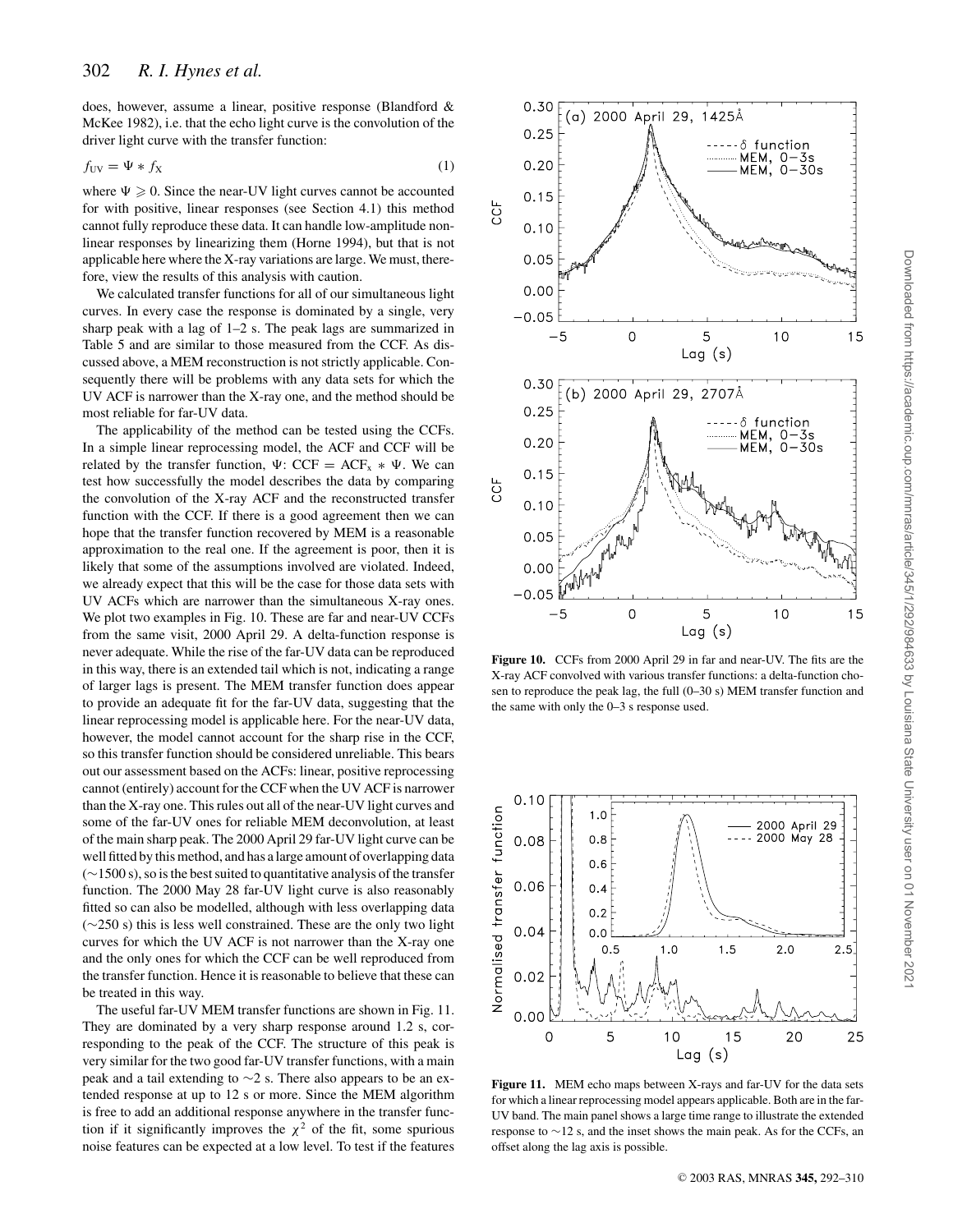observed are real or not we show in Fig. 10 the effect of only using the well-determined peak of the MEM transfer function (0–3 s) in attempting to reproduce the CCF. When this is done the peak of the CCF is reproduced, but the extended response at positive lags is not. Since this is reproduced with the 0–30 s transfer function, it must be coming from the low-level response seen at lags  $\geq 3$  s. This extension of the CCF to larger lags is a ubiquitous feature of the CCFs so is seems that there must be a real UV response at lags >3 s, although it cannot be recovered in detail from these data.

To test how well the MEM method can recover transfer functions from the data used we performed a number of simulations based on the data from 2000 April 29 as suggested by Horne (1994). We take the MEM reconstructed X-ray light curve as a starting point and convolve it with a number of test transfer functions to model the UV light curve. We add an additional background contribution such that the fractional rms variability of the modelled UV light curve matches that observed, 3.6 per cent. We then normalize to match the observed count rate, add noise to both light curves assuming Poisson statistics, and attempt to reconstruct the original transfer function using MEM deconvolution. The simplest test is to assume that the UV light curve is simply equal to the X-ray one, plus a nonvarying background. This corresponds to assuming a delta-function response. The transfer function recovered in this case was a quasi-Gaussian shape, with width comparable to the main peak of the transfer functions recovered from the data. This is known as the impulse test (Horne 1994) and indicates the resolution achievable from the data. In this case it suggests that the main peak of our reconstructed transfer functions is not resolved, and could actually be much sharper than shown in Fig. 11.

Next we used a Gaussian transfer function with  $\sigma = 1$  s (i.e. FWHM  $\sim$ 2.35 s). The MEM deconvolution reconstructed this very well, indicating that a broad transfer function could be recovered from these data if present. Thus we are not 'over-resolving' the peak; it really is narrow. We also performed tests with more realistic model transfer functions; these will be described in Section 7.

A disadvantage of MEM echo mapping is that it does not produce a unique solution, but rather a family of solutions, all of which fit the data ( $\chi^2_R = 1.0$ ). These solutions differ in the relative weights assigned to the entropy of the reconstructed X-ray light curve and the reconstructed transfer function. We tested reconstructions using a range of weights. All reconstructed transfer functions are asymmetric, but the form of the asymmetry, whether two distinct peaks or one with a fast rise and slow decay, is not well determined. The width of the transfer function is also poorly constrained, although the broadest transfer function obtained has a FWHM of only 0.4 s and no reconstruction produces a strong response (relative to the main peak) outside the range 0.8–2.0 s.

# **5.3 Non-linear responses**

One way to produce an optical/UV ACF narrower than that seen in X-rays is if the optical/UV responds non-linearly, for example if  $f_{\text{opt}} \propto f_{\text{X}}^2$ . To test this possibility we have constructed simulated data sets as described earlier in which the response was assumed to be a delta-function in time, but in which the strength of the response varied as some power, *n* of the input flux:  $f_{opt} \propto f_X^n$ . From simulated light curves we then constructed X-ray and optical/UV ACFs and compared them with our UV observations. We also compare with the optical ACF of Kanbach et al. (2001); since we are using X-ray light curves obtained earlier in the outburst, there will not be an exact correspondence with this, but the general trend can be compared. Because we are using the MEM reconstructed light curves (to remove the noise) the shortest time-scale variability has been smoothed out and so the peaks are rounder than actually observed. Taking this into account, this non-linear response does provide a reasonable fit to other aspects of the ACF phenomenology. The wings of the optical response can be greatly suppressed, although a relatively large power,  $n \geq 4$ , would be needed to match the optical data. Also, since the ACF of Kanbach et al. (2001) actually drops below 0 for lags beyond 1 s an exact match cannot be made; this approach always produces an optical ACF which is positive if the X-ray one is. There is also no way to produce a precognition dip in this way. Therefore a non-linear response cannot provide a full description of the behaviour of XTE J1118+480.

## **5.4 Linear, negative responses**

If non-linear responses cannot entirely describe the observed phenomenology then we must turn to negative responses. A negative response has been suggested, in the form of a precognition dip, by Kanbach et al. (2001). We therefore tried creating simulated light curves using a transfer function which includes such a dip. This proved extremely successful, as including this produces both a faster rise in the CCF and a narrower UV ACF. With a strong enough dip, the ACF can drop below zero as seen by Kanbach et al. (2001).

To explore this possibility further we developed a method to reconstruct transfer functions without the explicit positivity constraint of MEM. We formulate the problem rather differently to the MEM method. We do not convolve the X-ray light curve with the trial transfer function to obtain the UV light curve; we instead convolve the X-ray ACF with the transfer function to obtain the CCF. This method has several advantages. Because we have a lot of data, but of relatively low quality, the average X-ray ACF is of high quality, but the light curves are relatively poor. Consequently to use the light curves directly it is necessary not only to fit for the transfer function but also to recover the (noise-free) X-ray light curve. Since the UV light curve then depends on the convolution of two fitted functions, the problem is inherently non-linear. We can, however, assume the X-ray ACF to be noise-free, so that we then must only solve a linear problem to obtain the transfer function. This linearity, combined with the reduced number of points to be fitted, makes the solution easier.

Removing the positivity constraint does give more freedom as solutions are possible which have zero mean response, but oscillate as necessary to fit the noise. Our formulation should reduce these noise oscillations (compared to fitting light curves), but it is also necessary to employ a maximum entropy regularization term. With each iteration we calculate a default image which is a Gaussianblurred version of the current transfer function. The reconstruction is driven by a combination of trying to obtain a good fit to the measured CCF and trying to obtain a transfer function which is relatively invariant to this blurring, i.e. trying to obtain a smooth transfer function.

With this method we find broadly similar results to those obtained with MEM. Some of the reconstructed transfer functions are shown in Fig. 12. All are dominated by a strong peak around 1–2 s lag, with a longer lag at longer wavelengths. There is also an extended response up to 10 s. There is, however, an additional component: a dip before the main peak. As expected, this is most prominent at the longest wavelengths where the ACFs are narrowest. The last-visit near-UV transfer function appears rather different from earlier ones. The lag is larger and the precognition dip is much more pronounced. This suggests that the transfer function is evolving at the end of the outburst, which may also contribute to the differences between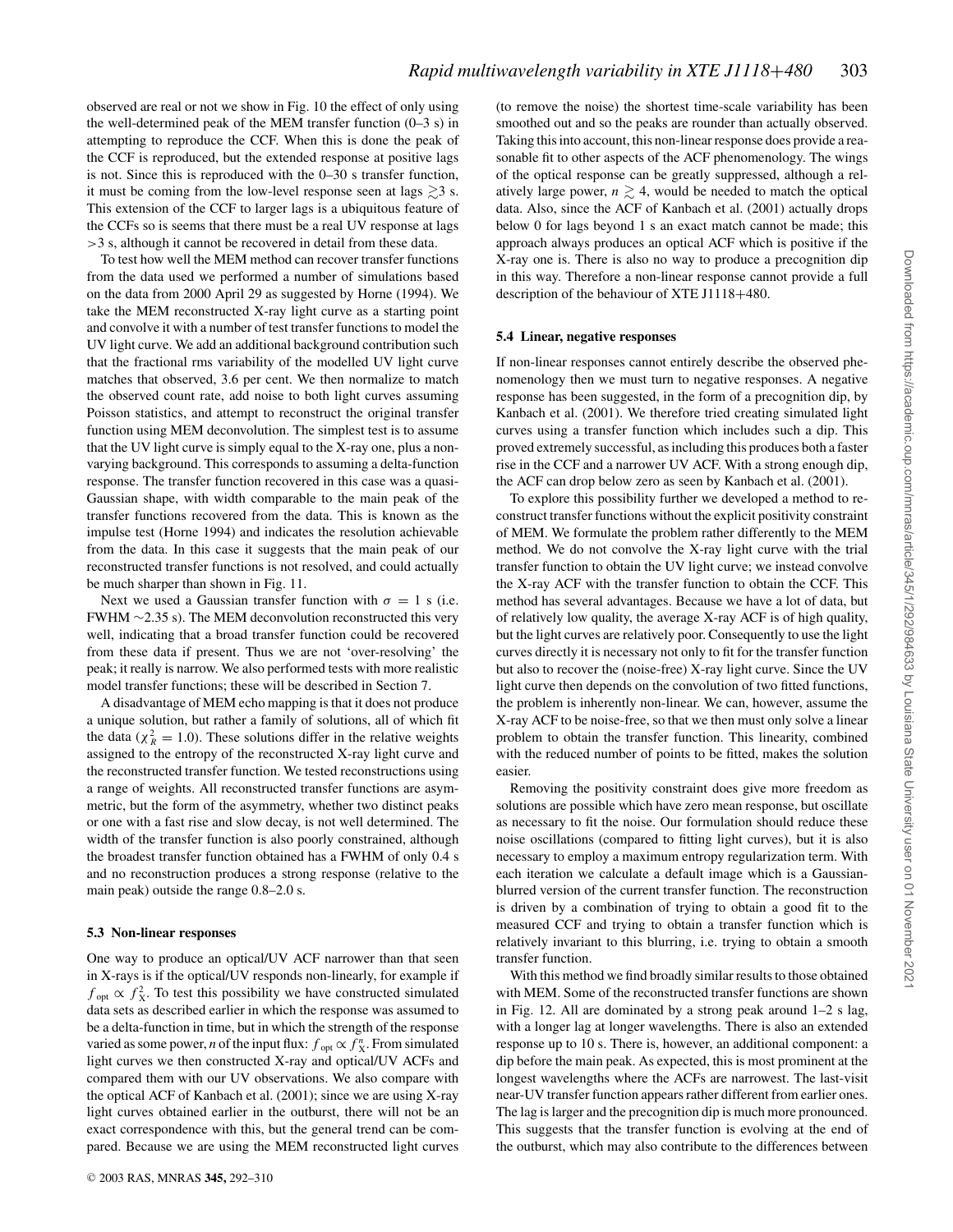

**Figure 12.** Transfer functions reconstructed allowing negative responses. (a) Exposure time weighted average response for all wavelengths from the first four visits. (b) The same but subdivided by wavelength and with a magnified time axis. (c) Transfer functions from the last visit. The notches seen immediately before the peak in some cases are likely to be artefacts of the reconstruction. As for CCFs and MEM transfer functions, an offset along the lag axis is possible.

our UV transfer functions and the optical results of Kanbach et al. (2001). Most of the reconstructed transfer functions show small, sharp, negative notches immediately before the peak. This appears to arise from the difficulty of fitting the rapid rise in the CCFs and is likely not a real fast dip. It may simply arise from the smoothing inherent in the regularization, but could also occur if the rise is somewhat faster than linear.

In conclusion, provided negative responses are allowed, we can reproduce the properties of the UV variability using a model in

which the X-ray variations are convolved with a transfer function. This transfer function appears to have three repeatable components. First there is a weak UV dip occuring up to  $\sim$ 10 s before an X-ray event. This appears most prominent at longer wavelengths and appears to be the counterpart to the much stronger dip seen in the optical data of Kanbach et al. (2001). Secondly a strong, sharp UV peak occurs about 1.0–1.5 s after the X-ray peak. This occurs later at longer wavelengths. Thirdly there appears to be a more extended response, continuuing for 10 s or more after an Xray event. We should caution, however, that all of the techniques we have used are based on statistical analysis of the light curves, and so many events contribute. The transfer function may thus be an average of a range of different behaviours; this is suggested by a comparison of the light curves in Fig. 2; there is certainly not a one-to-one correspondence between X-ray and UV light curves, and X-ray events may produce little or no response and vice versa. The non-unity coherence at high frequencies also indicates that uncorrelated variability is present. Consequently, all three components of the UV 'response' may not always be present, and broad features, e.g. the dip, may actually represent sharp features at a range of lags. The sharpness of the peak, however, does indicate a relatively constant delay, which is borne out by the consistency of lags measured in the same bandpass at different epochs. It is also possible that the different components of the response have different origins, for example thermal reprocessing in the disc and/or UV synchrotron variability correlated with the X-ray emission could both be present.

## **5.5 Cross-spectral analysis**

To investigate further the relative UV and X-ray variability characteristics, and in particular the frequency dependence of the time correlation between the two signals, we have computed the (complex) cross-correlation function and the coherence function following the procedure detailed in Bendat & Piersol (1986); also see Vaughan & Nowak (1997). The two time series, prepared as described in Sections 2.2 and 2.5, were separated by observation epoch, and then further broken into segments of lengths (in bins) from 4096 to 32768. For the UV series,  $o(t)$  and the X-ray series,  $x(t)$ , one computes the Fourier transforms  $O(f)$  and  $X(f)$ . The cross-spectrum is then  $|O^*(f)X(f)|$ , which can be expressed as a time delay by dividing by  $2\pi f$ . This then allows us to explore directly the frequency dependence of the overall optical-to-X-ray time lags (see, e.g. Kazanas & Hua, 1999). There is a caveat to this analysis. The CCF and deconvolution approaches to examining correlated variability are affected straightforwardly by the uncertainty in the *HST* timing; an error on the time translates simply into an offset of the CCF. The effect on the cross-spectrum is less obvious, however, since there is an ambiguity in the conversion of phase lags back into time lags. Since the error could be as large as 1 s, at frequencies above 1 Hz there will be complete uncertainty about the phase lag. Consequently, only values for frequencies  $\lesssim$ 1 Hz should be considered.

From the complex cross-spectrum, and the Fourier power density spectra of the two signals, one can compute the coherence function. This provides a frequency-dependent measure of the degree of linear correlation between the UV and X-ray signals which, when considered in conjunction with other observable properties of the binary system, provide insight into the underlying physical processes. The normalization, and the statistical uncertainty are then computed following Bendat & Piersol (1986).

We find upon examining the cross-spectral lags for various subsegments of the data at various epochs that the 1–2 s lags identified in the cross-correlation analysis (Section 5.1; Fig. 9) are evident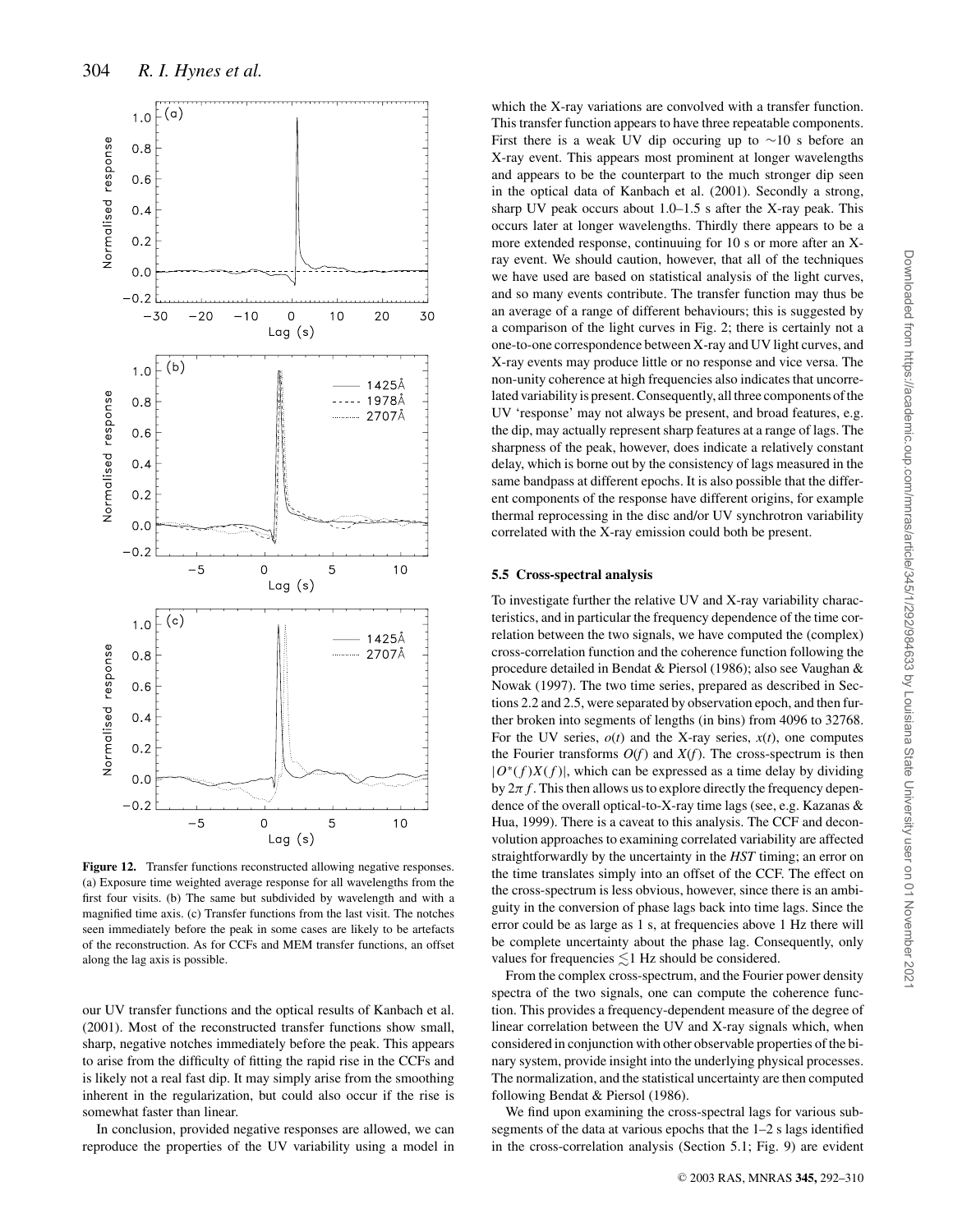

**Figure 13.** The upper two panels show the lag spectrum and the coherence derived from the complex cross-correlation analysis described in Section 5.5. In the bottom panel the PSD for the X-ray (upper) and far-UV (lower) are shown. The data shown are from 2000 April 18. The ∼0.1 Hz QPO feature is evident, albeit marginally so. Note that the PSDs presented here are different from the more rigorously determined cases of Figs. 5 and 6, in that they are derived from only the *HST*/*RXTE* overlap regions of one epoch. Leahy et al. (1983) normalization is used. Note that the lag spectrum, although limited by statistical uncertainty, seems to peak in the ∼0.1 Hz vicinity of the QPO, and it appears that the ∼1 s lag seen in the cross-correlation analysis emanates predominantly from the ∼0.05–0.3 Hz region. Of notable interest is the possible negative lag near about 0.5–6 Hz. This may be associated with the 'precognition dip' noted by Kanbach et al. (2001). It is curious that the coherence function seems to decrease at frequencies coincident with the negative lag, as the dips do appear correlated with X-ray flares. This occurs close to the range that will be affected by the likely timing error, though, and as noted, the statistics are poor and the degree of coherence may still be non-negligible.

in the cross-spectrum at low frequencies, up to a few tenths of a Hz. This is the frequency domain region containing the ∼0.1 Hz QPO feature described. The coherence function is also highest at the lowest frequencies, and remains significant up to ∼0.5 Hz.

More interestingly, there does appear to be evidence, albeit tentative, for a negative lag feature at ∼0.5 Hz. Although this is marginal in a number of the individual lag spectra that we examined, it seems to be consistently present in all cases. An example is illustrated in Fig. 13, where we have plotted the lag, coherence, and power spectra for 2000 April 18. We tentatively suggest that this negative lag may be associated with the 'precognition dip'identified by Kanbach et al. (2001); see also Spruit & Kanbach (2002). These authors speculate on possible scenarios for its cause, the simplest perhaps being some sort of surge in the accretion flow preceding an X-ray flare. However, while this may be plausible in the context of reprocessing scenarios it is more difficult to envision for synchrotron models.

Reprocessing-dominated optical/UV emission should have a high degree of coherence with respect to X-rays (coherence function approaching unity), whereas optical/UV variability resulting from variable local viscous heating should have a coherence function (with respect to X-rays) which tends towards zero. Other mechanisms, such as Compton scattering, could also lead to X-ray/UV coherence, although in this case the sense of the lag is wrong, as high energies should lag the low energies if X-rays arise from inverse-Compton scattered optical/UV photons. A synchrotron source could also plausibly lead to a coherent variability, in which case the time lag may be related to the electron synchrotron lifetimes (and thus the magnetic field strength). If the higher energies were due (wholly or partially) to self-Comptonization effects, again the sense of the ∼0.5 Hz lag, assuming it is real, is wrong. It is also possible that a single synchrotron flare spanning the optical to X-ray range (cf. Markoff, Falcke & Fender 2001) leads to the apparent low-frequency coherence; in this case the lags are in the right sense if they represent the flare, becoming optically thin at progressively longer wavelengths (and always thin in X-rays).

# **6 IS THERE A SIGNAL FROM THERMAL REPROCESSING?**

Correlated X-ray and optical/UV variability in LMXBs is usually attributed to thermal reprocessing in the accretion disc and/or secondary star. Disc emission should produce a range of lags dependent on the disc size; emission from the companion star will produce a sharper response moving with orbital phase. For XTE J1118+480, we can predict lags assuming parameters from the literature: an orbital period of 0.1699 d (Zurita et al. 2002), a mass function (6.1  $\pm$ 0.3) M<sub> $\odot$ </sub> (Wagner et al. 2001), mass ratio 0.037  $\pm$  0.008 (Orosz 2001), and inclination 71–82◦ (Zurita et al. 2002). A simple Monte Carlo simulation assuming these parameters and the quoted uncertainties implies a probable binary separation of  $a = (5.85 \pm 0.13)$  ls. The disc radius is obviously uncertain, but the presence of superhumps in outburst suggests it is larger than the radius of the 3:2 resonance (Whitehurst & King 1991), and it should be smaller than the tidal truncation radius. This translates into a range of disc radii of 2.7 ls  $R_{\text{disc}}$  < 3.5 ls. For a flat, centrally illuminated disc, disc emission is expected to extend to  $R_{disc}$  (1 + sin *i*), or a range of lags of 5.4–6.9 ls. The companion star will move within the range  $a(1 \pm$ sin *i*) ∼(0.1–11.7) ls.

## **6.1 Reprocessing on the companion star**

We have calculated model transfer functions as a function of orbital phase using the code described by O'Brien et al. (2002) and the parameters discussed above, and the results bear out the crude estimates presented above. The companion star should trace out a large range of lags, and its expected motion is clearly inconsistent with the stability of the main peak. Some of the extended response we observe, however, could originate in this way. To test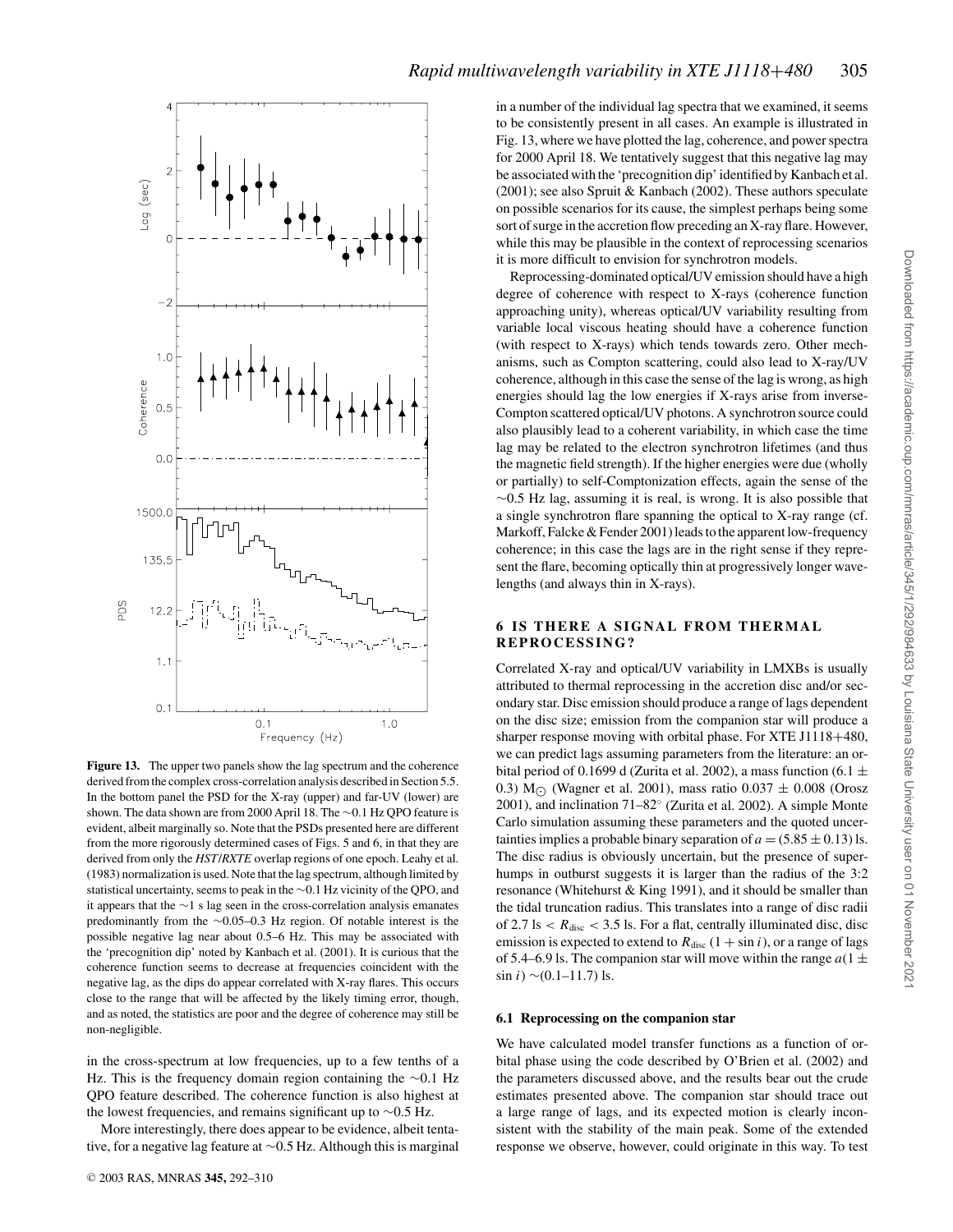

Figure 14. MEM near-UV transfer functions averaged by orbital phase. The solid line shows the average reconstruction for each phase range. The dashed lines show synthetic companion star transfer functions averaged over the phases observed, smoothed and arbitrarily scaled. The data are consistent with a weak bump moving with the companion star, but given the other structure present in the transfer functions, this is not a conclusive detection. Note that in the upper panel, two non-overlapping phase ranges have been averaged, so the model transfer function contains two features with a small dip between them.

this we calculated the phases of our overlapping segments using the ephemeris of Zurita et al. (2002). Our phase coverage is obviously extremely patchy, and comprised observations at different epochs and wavelengths. Unfortunately, all of our far-UV observations spanned phases 0.69–1.09, whereas our mid- and near-UV ones cover two blocks, 0.20–0.30 and 0.40–0.53. We disregard the far-UV data, as it will be impossible to disentangle phase dependence from wavelength dependence, and in any case the companion star echo will be at very short lags for these phases. The two mid- and near-UV blocks, however, should have the companion star echo significantly separated from the main peak, and each includes both 1978 Å and 2707 Å observations. We calculated an average of UV MEM transfer functions for each phase block. Similar, but less clear, results were obtained with a deconvolution allowing negative responses. We show these average transfer functions in Fig. 14 together with the model transfer function for the companion star only, averaged over the phases observed. Both phase blocks do appear to exhibit excess response at the predicted lags. We do not claim that this is a conclusive detection of the companion star echo, but the results would be consistent with and suggestive of this interpretation. The companion star clearly cannot explain the main peak, however.



Figure 15. Model disc transfer function for XTE J1118+480 compared with those reconstructed in Section 5.4. (a) and (b) show far- and near-UV respectively. As well as the inclinations shown, a range of disc parameters was considered. In all cases the main spike was close to zero lag and there is a strong response up to 7 s from the outer disc. These are clearly not consistent with the characteristics of the data.

## **6.2 Reprocessing by the disc**

We next move on to consider if the main peak could be associated with reprocessing from the disc. A very low level of reprocessing is already suggested by Miller et al. (2002) who place very tight upper limits on the fraction of X-rays reflected by the disc  $\lesssim 0.5$  per cent). To address this issue with our data we calculated transfer functions for the disc only using a range of disc thicknesses  $(H/R = 0.01 - 0.1)$ , and curvatures. For details of how the disc is modelled see O'Brien et al. (2002). Transfer functions were calculated for the *HST* E140M/1425 and E230M/2707 bandpasses to test wavelength dependence. Selected results are shown in Fig. 15.

For all parameters considered, the main peak occurs at very short lags and there is a pronounced extended response to ∼7 s which is not present in the data. The peak occurs at very short lags because the light-travel delay for material on the near-side of the disc is very short for high-inclination systems. This is true even for the  $i =$ 71<sup>°</sup>,  $H/R = 0.01$  case; larger inclinations or disc thicknesses push the peak closer to zero. Because this is the dominant factor in the peak delay, there is little wavelength dependence, and the inferred  $\sim$ 0.2 s delay from 1425 Å to 2707 Å (cf. Fig. 12) does not occur in the models; hence even with an offset in the absolute times, the data cannot be reconciled with the models at multiple wavelengths. If the central disc is missing, as suggested by the spectral energy distribution (Hynes et al. 2000; Esin et al. 2001; McClintock et al. 2001b; Chaty et al. 2003), the transfer function will not be strongly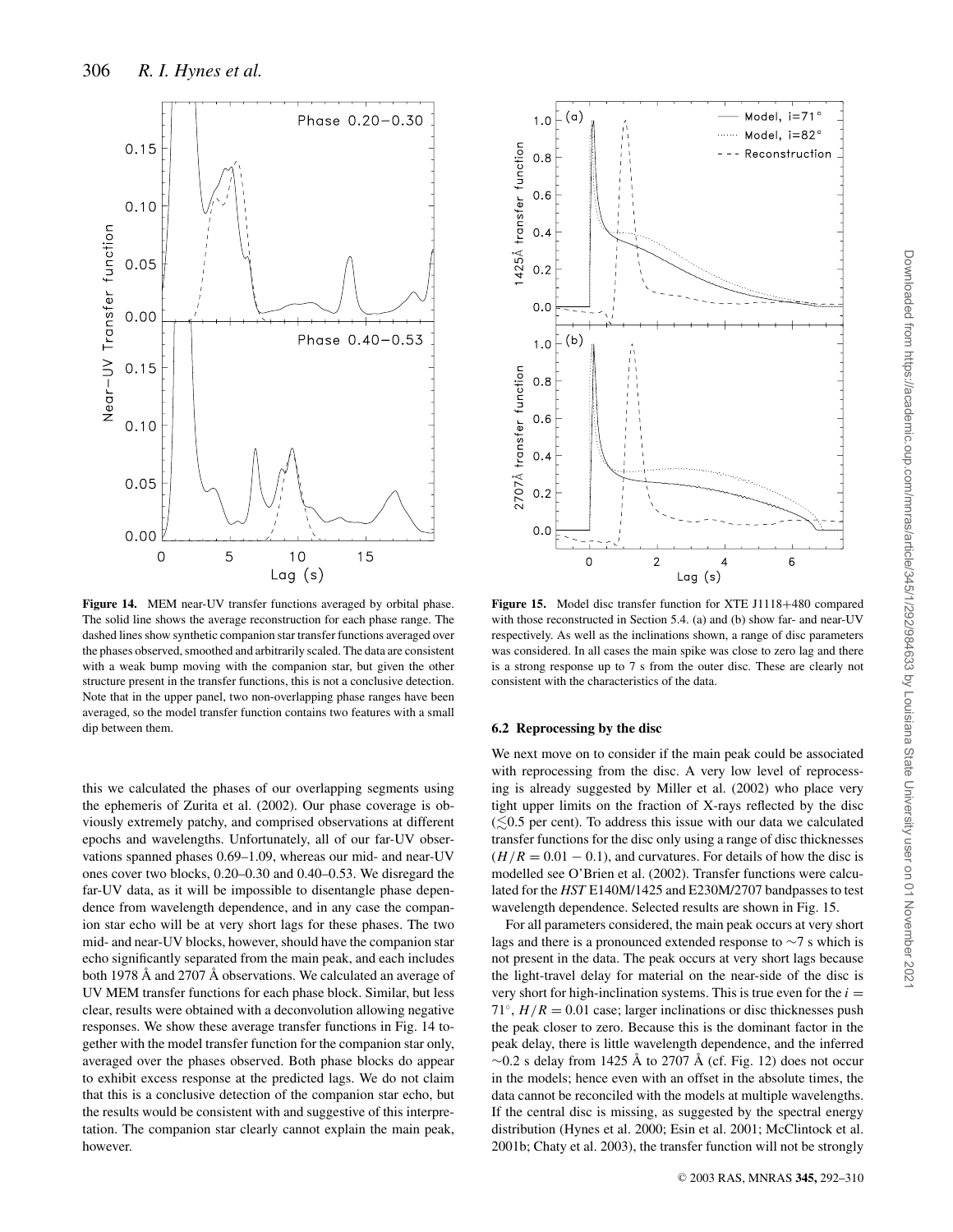affected; for example even if the disc is truncated at  $1000 R<sub>Sch</sub>$  (larger than proposed) then for a 10  $M_{\odot}$  black hole this corresponds to a delay in onset of only 0.1 ls.

The extended response in the model comes from the far side of the outer disc. This is rather strong because the disc is flared and so the outer parts are illuminated much more effectively than the disc centre by a central point source (as assumed by this model). High inclinations and thick discs tend to reduce the visibility of the near side of the disc, hence strengthening this extended response relative to the peak. This component is clearly not dominant in the reconstructed transfer functions. We have constructed simulated light curves using the model transfer functions and then performed MEM deconvolution. The model is reconstructed very well, so if this were the correct transfer function we should have recovered it. Of course, disc reprocessing might still contribute, together with the companion star, to the extended response which does seem to be present up to ∼10 s, but something else is needed for the main, sharp peak.

## **6.3 Disc transfer functions with a raised X-ray source**

We also considered a model in which the X-rays originate well above the disc (a 'lamppost'), which is possible if X-rays originate from Comptonization of disc EUV photons, or direct X-ray synchrotron, at the base of a jet. Both a ∼1 s delay of the peak and the lack of extended response could be resolved in this way. The light travel time from the Comptonization region down to the disc will offset the main peak. By moving the X-ray source above the disc, the inner (UV bright) region is more effectively illuminated and so this region can contribute much more to the reprocessing than the outer disc, hence suppressing the extended response. This model suffers from the same problem as the standard disc model, though; at the inferred high inclination of this source, the first response to be seen is the long wavelengths from the near-side of the disc. This wavelength dependence is the opposite of that observed.

### **6.4 Disc emission lines?**

We have argued that the continuum-dominated transfer functions discussed so far do not appear to be associated with thermal reprocessing. The UV emission lines could be, however; XTE J1118+480 shows strong emission from N v 1240  $\AA$  and weaker lines of Si IV 1400 Å and He  $\scriptstyle\rm II$  1640 Å (Haswell et al. 2002). Allowing for the doublet nature of N V and Si IV, these lines all have a double peaked structure reminiscent of disc lines (Haswell et al., in preparation). Their most likely origin is then in reprocessing the disc, so we would expect them to exhibit lags of up to 7 s as estimated above. Since the main continuum signal is concentrated at short lags, we might hope to separate disc reprocessing at larger lags; we know from Section 4.4 that the N V line is variable, and other lines probably are.

To attempt to isolate this signal, we cross-correlate wavelengthdependent light curves with the average light curve, as this should pick out wavelengths with different variability properties to the average. The result is a plot of the strength of the correlation as a function of wavelength and lag. Since the UV variability is very weak, this proved extremely difficult and it was necessary to use rather crude resolution (10  $\AA$  and 1 s) and perform an exposure-time weighted average of all these cross-correlations from all visits. The result is, as might be expected, dominated by the autocorrelation of the continuum signal. To remove this, we normalize each wavelength to the same peak correlation and subtract the average. The resulting



**Figure 16.** Wavelength-dependent lags in the far-UV. All are measured with respect to the average light curve, and the average cross-correlation function has been subtracted. See text for details. The boxes marked have widths corresponding to the measured full width at zero intensity of the lines, and extend from 0 to 6.9 s, corresponding to the expected range of disc lags (with respect to the continuum). Of these lines, N V is the strongest and has the most convincing detection, although all are marginal.

wavelength-dependent residuals then reveal any wavelengths behaving differently from the average. Assuming that the lag of the far-UV continuum (with respect to X-rays) is close to zero, and that the disc is tidally truncated, we would expect continuum–line lags of up to 7 s. A larger continuum lag, or smaller disc, would both reduce this. We show the results of this analysis in Fig. 16. A response appears at wavelengths corresponding to the strongest line, N V, and with the expected lag. Features may be seen in the other lines, but in all lines this is at best a marginal detection of lagged variability. Nonetheless, the data do appear consistent with the far-UV lines originating in disc reprocessing, and the lags do appear to be consistent with this interpretation given the assumed system parameters.

## **7 DISCUSSION**

## **7.1 Similarities to GX 339–4**

The only other BHXRT that we know in which similar multiwavelength variablity has been adequately studied is GX 339–4. Fast optical variations were seen in a low/hard X-ray state in 1981 May, when the source was optically bright (Motch et al. 1982). A very pronounced QPO was present around 0.05 Hz, with a full amplitude of 30–40 per cent. The frequency appeared stable over the two nights observed. Very fast flares were also present on timescales of ∼10 ms with amplitudes of up to a factor of 5. Overall the power spectrum looks strikingly similar to those we see, with band-limited noise and a strong QPO at slightly above the break frequency. Contemporaneous X-ray timing observations were also made, including a 96 s segment simultaneous with optical coverage (Motch et al. 1983). X-ray and optical power spectra have similar structure but subtle differences. The 0.05 Hz QPO is present, but there is an equally strong harmonic at 0.1 Hz. The high-frequency power spectrum also drops off somewhat faster in the X-rays (i.e. the slope is steeper, as is the case for XTE J1118+480; see Table 3). No sharp positive correlation is seen in the X-ray–optical CCF, but a broad dip is present. The presence of a strong QPO introduces some ambiguity in interpreting the CCF, but Motch et al. (1983)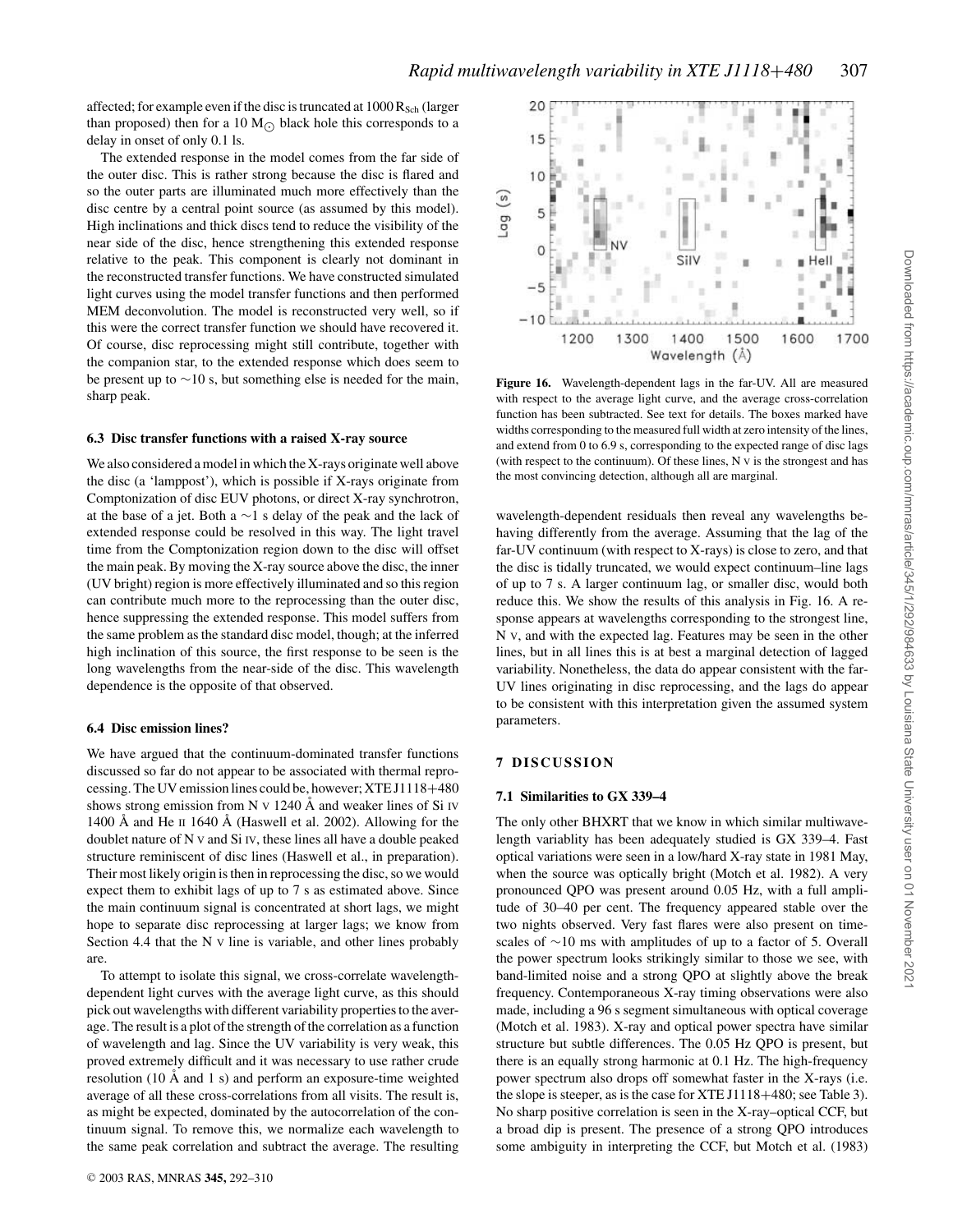suggest the most likely interpretation to be that the optical is anticorrelated with the X-rays and leads by  $2.8 \pm 1.6$  s. Examination of the simultaneous light curves does support this, suggesting the presence of optical dips preceding X-ray flares, although the matchup is not perfect since some optical dips are not associated with X-ray flares. These dips may be analogues of the precognition dips in XTE J1118+480. The short optical flares, however, do not seem to be correlated with X-ray events; just as in XTE J1118+480 we find that the X-ray/UV coherence decreases at frequencies  $\geq 0.1$  Hz (Fig. 13).

The optical QPO was seen again with a frequency in the range 0.05–0.20 Hz in 1982 May (Motch et al. 1985), 1989 August (Imamura et al. 1990), and 1996 April (Steiman-Cameron et al. 1997). In all of these cases the QPO was weaker, with amplitude <10 per cent, and the source was optically fainter.

For the fastest flares, Motch et al. (1982) derived a brightness temperature of  $5 \times 10^9$  K and suggested an origin either in bremsstrahlung or in cyclotron or synchrotron emission. Fabian et al. (1982) argued that the X-ray brightness was too low for the bremsstrahlung interpretation, that the optical flux originates in cyclotron emission, which is optically thick into the optical band, and that the QPO could come from variations in the size of the inner hot region responsible for the emission. They estimated an infall time for the inner region of order a few seconds and suggested that Compton cooling of hot regions by soft X-rays could result in the optical dips. Apparao (1984), however, argued that this model does cannot reproduce the inferred luminosity of the optical cyclotron emission, and instead suggested that the optical emission arises from reprocessing of *hard* X-rays by the disc. This is certainly not a complete review of models for low/hard state variability proposed for GX 339–4, but indicates the main ingredients that have been proposed.

We have summarized these results and conclusions because there are some striking similarities to XTE J1118+480. The strong optical variability, similarity in form of the X-ray and optical power spectra, and presence of optical QPOs are all characteristic of both sources. The QPO frequency ranges spanned are similar, and the X-ray– optical anticorrelation reported by Motch et al. (1983) is reminiscent of the 'precognition dip' seen in XTE J1118+480. Observations of both sources occurred in X-ray low/hard states, which exhibited a relatively high optical luminosity. It is then natural to look for a common interpretation of the phenomena seen in both sources, and as for GX 339–4, we may have to look to cyclotron or synchrotron emission to explain the UVOIR variability in XTE J1118+480.

## **7.2 The origin of the UV/optical/IR variability**

The properties of the UVOIR variability do not appear consistent with it being dominated by thermal reprocessing either in the disc or on the companion star. Most obviously, the variability amplitude increases at longer wavelengths where we expect the disc contribution to be minimized, but the correlation properties are also difficult to interpret in this way. The main signal does not vary with phase as expected for the companion star, and has a shape, and wavelength dependence, which is inconsistent with models of reprocessing in a disc. These conclusions, that something other than reprocessing dominates the UVOIR variability, are the same as those of Kanbach et al. (2001), but based on different arguments. They argued that the narrowness of the optical ACF proved reprocessing is not responsible. This is not necessarily true, however; provided a negative response is included sharp optical ACFs are in principle possible, even if the main peak were due to reprocessing. We have presented a more rigorous test and falsification of the reprocessing hypothesis.

Instead several different mechanisms appear to be responsible for UVOIR variability. Reprocessing may produce a weak continuum signal moving with the companion star, and possibly a weak signal from the disc as well. Disc reprocessing is probably detected in the UV emission lines. None of these components dominate the correlated variability. Another mechanism is needed to explain the main peak, and the precognition dip. These effects might be closely associated or relatively independent. Spruit & Kanbach (2002) have performed a principal component analysis of time-resolved CCFs and find that the dip and the peak are statistically correlated, and appear to be two aspects of the same process. In GX 339–4, however, a similar precognition dip is seen, but there is no strong positive correlation. Some evidence for identifying the main variability mechanism as synchrotron comes from the spectral energy distribution of the variability, which exhibits a single power-law form consistent with optically thin synchrotron emission, and extending to the Xray regime which is usually interpreted as due to inverse-Compton emission. Any model for the main peak of the response must explain why

it is progressively more lagged at longer wavelengths. This is the case whether the lags are measured directly from the CCF or from a transfer function reconstructed in several ways, and so is a robust result. It is insensitive to the accuracy of the absolute timing, since the systematic difference between wavelengths is greater than the scatter at a single wavelength. This effect does not straightforwardly emerge from models in which the correlation is due to scattering, but would be expected if the UVOIR variability comes from expanding synchrotron bubbles, which become optically thin at progressively longer wavelengths with time. As we have already argued, this wavelength dependence is not expected in a reprocessing model, as due to the high inclination, the first reprocessed signal to be received should actually be the long wavelengths from the near-side of the outer disc.

A model for the precognition dip must explain why it seems stronger for the longer wavelength data; this trend is present within our data, and is particularly clear when compared to optical results of Kanbach et al. (2001) who find a very pronounced dip on the optical. The dips were similarly pronounced in the optical observations of GX 339–4. One approach is to argue that there are two components to the synchrotron emission, a persistent level and rapid flares. An optical dip preceding an X-ray flare might then represent a reduction in the persistent synchrotron emission. Fabian et al. (1982) suggested that this could be due to Compton cooling by soft X-ray photons, removing the high-energy electrons. But this should produce a more pronounced dip at short wavelengths which arise from more energetic electrons. Spruit & Kanbach (2002) suggested an alternative in the context of a reprocessing model, that preceding an X-ray flare, a region of the inner disc puffs up somewhat and shields the outer disc from irradiation. In this case too, however, the dip should be associated with the blue disc component. An alternative explanation is that the dips are due to increasing selfabsorption (Kaiser, private communication). This could occur if the electron density increased, for example because a cloud of plasma is shrinking. Since the self-absorption will be stronger at longer wavelengths, we would expect the dips to be more pronounced there as observed. The time-scales of the dips, a few seconds, correspond to a few times the dynamical time-scale of an inner evaporated region extending to  $\sim$ 350 $R_{Sch}$  (Chaty et al. 2003), so this is not implausible.

Another requirement for a model is that it must include a mechanism to produce low-frequency QPOs. These are ubiquitous in both XTE J1118+480 and GX 339–4, and observed in X-rays, optical,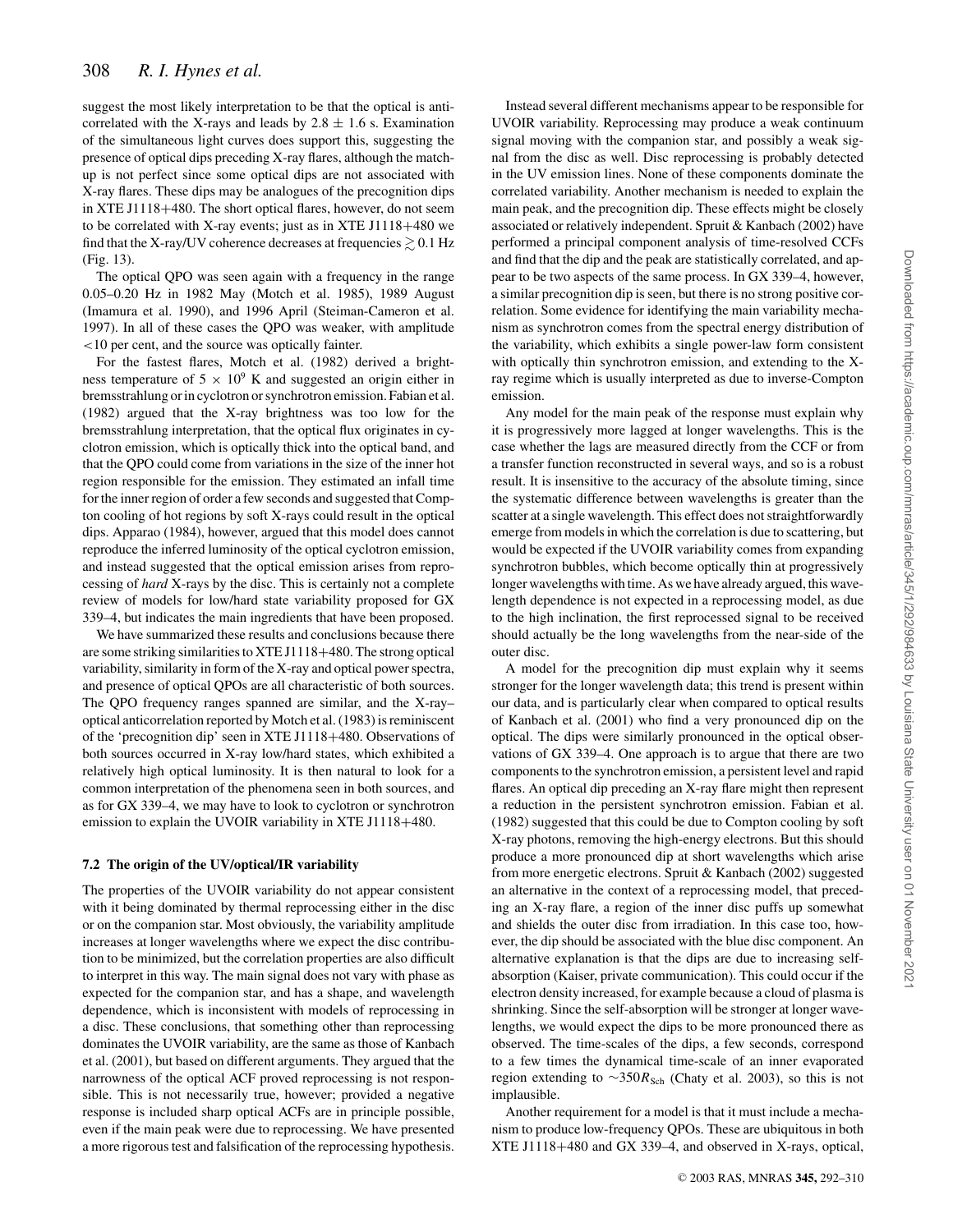and UV. It is likely that they are associated with the synchrotron component, not just with disc emission, but they could either represent changes in the intrinsic emission, or variable obscuration of the emitting region by a structure in the disc. The latter explanation seems unlikely, as QPOs generally become stronger at higher energies, whereas an obscuration model would predict more absorption at lower energies. The frequency is not stable on long timescales but does generally evolve smoothly and relatively slowly; it is not subject to large fluctuations. It does not vary monotonically with X-ray luminosity (Wood et al. 2000). One 'clock' which might vary in this way would be the inner disc radius (cf. Merloni et al. 2000). If the QPO frequency varied proportionally to the Keplerian frequency at the inner disc edge, or to the size of an inner advective region, then a decrease in the inner radius could produce the observed evolution. Alternatively, Wood et al. (2001) have suggested that the QPO frequency is inversely related to the total disc mass.

A final observational characteristic relates to the coherence of X-ray and optical/UV variations. It is clear from the broad-band PSD that a range of flare time-scales is involved in the variability, although the QPO may define a preferred time-scale. As one moves to higher frequencies of variability, in both XTE J1118+480 and GX 339–4 the coherence decreases, and whereas low-frequency variations involve correlated X-ray and optical/UV behaviour, at high frequencies only the optical/UV participates, or at least the flares become uncorrelated. This may indicate a difference in the emission properties of the shortest flares (presumably associated with smaller flaring regions) relative to longer ones.

None of these comments are intended to define a detailed model but only to indicate the key observational facts that a model must explain, and to suggest ingredients which might contribute to such a model. A number of spectral models have been advanced for this source, involving a magnetically dominated corona above the disc (Merloni et al. 2000), jet emission (Markoff et al. 2001), an advection-dominated accretion flow (ADAF; Esin et al. 2001), and an inner, hot disc (Frontera et al. 2001). However, only Merloni et al. (2000) explicitly address the variability properties expected and their model has a number of difficulties, both with the predicted spectra and the variability properties. It assumes an accretion disc extending to the last stable orbit and hence predicts a large hump in the soft X-ray regime; this is not consistent with the *EUVE* and *Chandra* data (Hynes et al. 2000; McClintock et al. 2001b). The authors note, however, that there are similarities to an ADAF model, and discuss the expected variability in both cases. As they predict, optical variability does extend to time-scales of tens of milliseconds (as is also the case in GX 339–4), but whereas they expect the variability to drop off strongly at long wavelengths, we actually see the opposite, and even in the infrared large-amplitude variations are present. This arises in their model because the cyclo-synchrotron emission is fully self-absorbed. The spectral data (Chaty et al. 2003) and the extension of variability to long wavelengths, however, suggest that the synchrotron emission has a flatter spectrum likely indicating an inhomogeneous medium with local spectra peaking at a wide range of self-absorption frequencies. A final difficulty of this model is that the lags have the wrong sense if X-rays are produced by Comptonization of the synchrotron emission. It is also worth remarking on the jet model of Markoff et al. (2001). To fit the flat UVOIR spectrum, these authors use a combination of optically thin synchrotron, becoming optically thick in the IR, and disc emission. If this model is correct, then our broad-band variability spectrum appears to have very effectively isolated the synchrotron component.

## **8 CONCLUSIONS**

We identify short-time-scale variability  $(\leq 100 \text{ s})$  at all energies where it would be detectable, in X-rays, UV, optical and infrared. The variability amplitude is very high at X-ray and infrared energies, moderate in the optical and lowest in the UV. This suggests that the UVOIR variability is associated with the synchrotron component usually invoked to explain the long-wavelength spectrum of this and similar sources, rather than with the disc which is expected to have a blue spectrum. Indeed, the broad-band variability spectrum is consistent with optically thin synchrotron emission.

To explore this we have analysed and compared the variability in different bands. All of our data exhibit power density spectra consistent with band-limited noise typical of sources in the low/hard state, although the time resolution of the IR data is too low to detect the break in the PSD. A QPO is detected in some X-ray, UV and optical data. The frequency and other properties of the QPO are consistent across all bands and the QPO evolves monotonically to higher frequencies during the outburst as previously found from X-ray data alone.

The X-ray and UV data, for which we have high time resolutions and several periods of overlap, show clear correlations. The UV lags behind the X-rays, with slightly larger lags at longer wavelengths. The properties of the correlation are puzzling, however. As previously noted by Kanbach et al. (2001), the UV/optical ACFs are narrower than the X-ray ones, and the CCF rises very rapidly. This is not expected from disc reprocessing, for which positive, linear responses are expected and hence the optical/UV ACF should be broadened with respect to the X-ray one. It can, however, arise if there is at times a negative response. Transfer functions including a 'precognition dip' (Kanbach et al. 2001) can reproduce these properties. Even when this negative component is minimized, the main peaks of the transfer functions are inconsistent with disc reprocessing, and do not move from observation to observation as expected for reprocessing on the companion star. Combined, these properties of the optical/UV continuum variability are inconsistent with an origin for the main signal in thermal reprocessing anywhere in the system, and support a model involving synchrotron variability, or some other non-thermal optical/UV source. We know of no detailed model which can fully account for the observed multiwavelength properties of the variability.

Continuum reprocessing from the disc may be present as part of the weak extended response, and a weak feature moving with the companion star may also be present. UV spectra indicate that both line and continuum are variable. There is marginal evidence that the lines may be delayed with respect to the continuum by up to 10 s. This is consistent with reprocessing in the disc, and indeed the lines do have a double-peaked disc profile.

To summarize, the UVOIR variability in XTE J1118+480 is complex, with several components. We suggest that the most prominent components, a dip and peak leading and lagging the X-rays, respectively, are associated with synchrotron variability. Thermal reprocessing may also be present and is suggested by the UV emission lines and a weak component of the continuum variability apparently moving with the companion star.

## **ACKNOWLEDGMENTS**

RIH would like to thank Ross Collins, Heino Falcke, Christian Kaiser, Julien Malzac, Sera Markoff, Danny Steeghs and Phil Uttley for useful scientific discussions and the anonymous referee for careful reading and good ideas. Also thanks to Reba Bandyopadhyay,